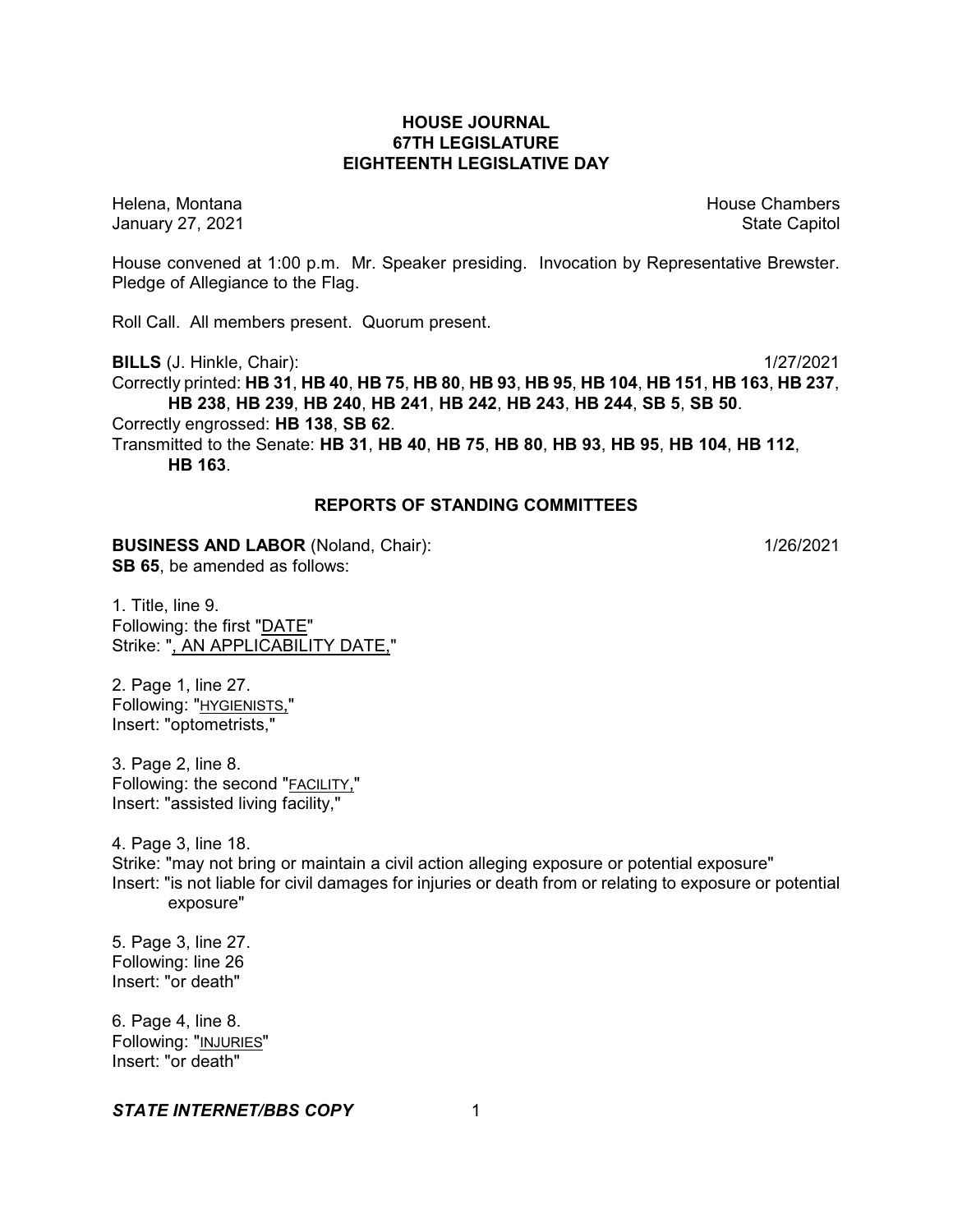7. Page 6, line 7. Following: "**and**" Insert: "**public health**"

8. Page 6, line 10. Following: "injury" Insert: ", death, or property damage"

9. Page 6, line 12. Following: the second "of" Insert: "public health"

10. Page 6, line 18. Following: "or" Insert: "public health"

11. Page 6, line 20. Following: "or" Insert: "public health"

12. Page 11, line 12 through line 13. Strike: section 15 in its entirety Renumber: subsequent sections

And, as amended, be concurred in. Report adopted.

### **FISH, WILDLIFE AND PARKS** (Fitzgerald, Chair): 1/26/2021 **HB 138**, introduced bill, be amended as follows:

1. Title, line 5. Following: "REQUIREMENTS;" Strike: "AND" Following: "MCA" Insert: "; AND PROVIDING AN IMMEDIATE EFFECTIVE DATE"

3. Page 2. Following: line 14 Insert: "NEW SECTION. **Section 2. {standard} Effective date.** [This act] is effective on passage and approval."

And, as amended, do pass. Report adopted.

**STATE ADMINISTRATION** (McKamey, Chair): 1/27/2021 **HB 87**, do pass. Report adopted.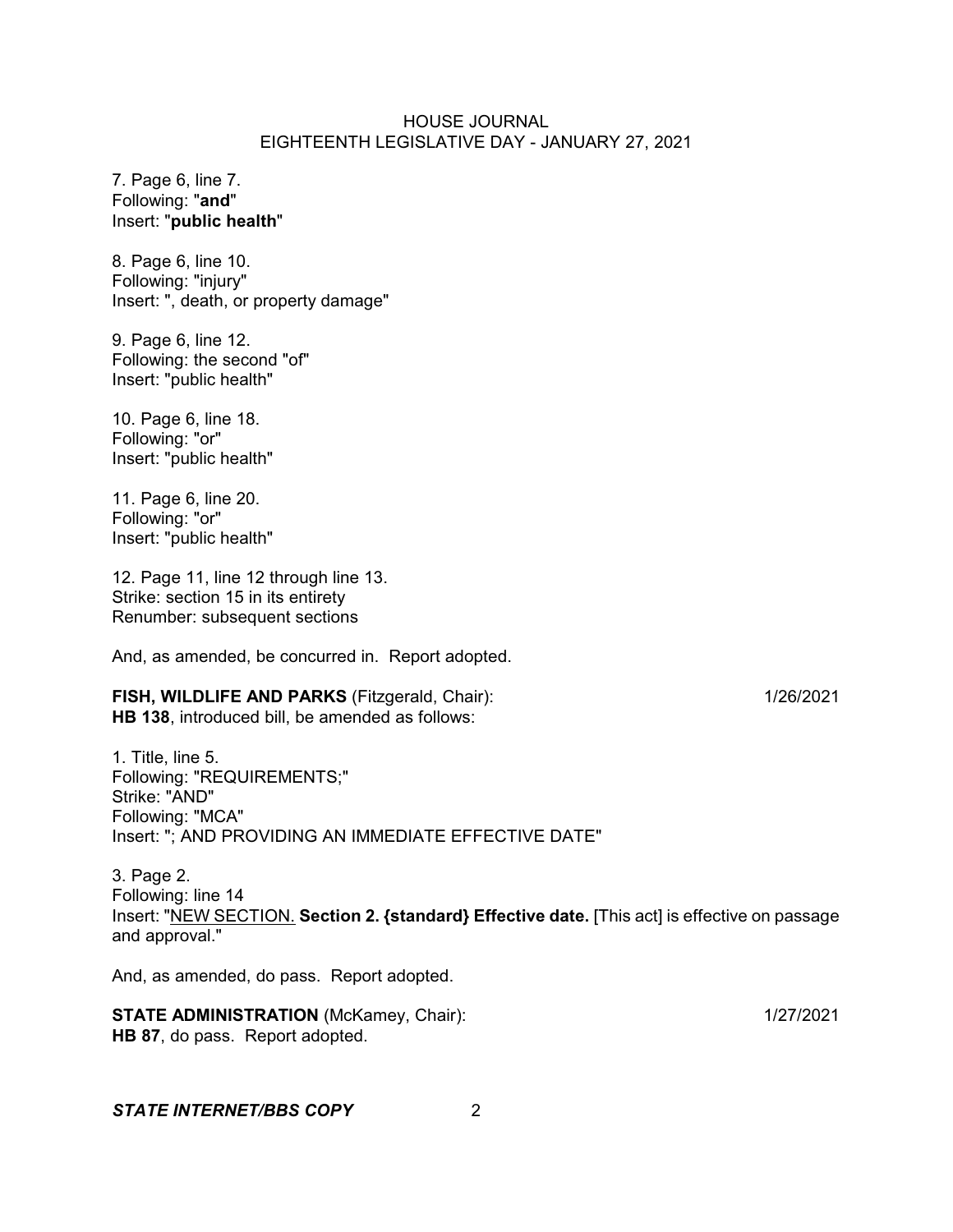## **MESSAGES FROM THE SENATE**

**Senate bills** passed and transmitted to the House for concurrence: 1/25/2021

**SB 3**, introduced by J. Small **SB 9**, introduced by R. Tempel

**SB 68**, introduced by S. Fitzpatrick

**SB 74**, introduced by D. Salomon

**SB 79**, introduced by D. Kary

**SB 97.** introduced by S. Fitzpatrick

# **FIRST READING AND COMMITMENT OF BILLS**

The following House bills were introduced, read first time, and referred to committees:

**HB 245**, introduced by L. Brewster, D. Kary, B. Mitchell, J. Patelis, K. Seekins-Crowe, referred to Energy, Technology and Federal Relations.

**HB 246**, introduced by M. Bertoglio, F. Anderson, D. Bedey, L. Jones, W. McKamey, referred to Education.

**HB 247**, introduced by M. Bertoglio, referred to Transportation.

**HB 248**, introduced by K. Kortum, J. Hamilton, D. Hawk, K. Kelker, S. Stewart Peregoy,

D. Tenenbaum, K. Zolnikov, referred to State Administration.

**HB 249**, introduced by M. Regier, referred to Business and Labor.

**HB 250**, introduced by C. Knudsen, M. Blasdel, G. Hertz, R. Knudsen, B. Ler, R. Osmundson, S. Vinton, K. Walsh, referred to Human Services.

**HB 251**, introduced by C. Hinkle, S. Hinebauch, J. Hinkle, B. Ler, T. Manzella, B. Phalen, J. Read, A. Regier, K. Regier, J. Schillinger, D. Skees, B. Tschida, referred to Business and Labor.

**HB 252**, introduced by L. Jones, D. Bedey, S. Berglee, J. Dooling, W. Galt, K. Holmlund,

J. Kassmier, D. Loge, R. Osmundson, D. Salomon, referred to Taxation.

**HB 253**, introduced by J. Gillette, M. Regier, referred to State Administration.

**HB 254**, introduced by R. Fitzgerald, L. Jones, referred to Business and Labor.

**HB 255**, introduced by L. Brewster, J. Kassmier, J. Patelis, A. Regier, V. Ricci, K. Seekins-Crowe,

M. Stromswold, K. Whitman, referred to Local Government.

**HB 256**, introduced by M. Binkley, referred to Transportation.

**HB 257**, introduced by J. Hinkle, F. Anderson, D. Bartel, B. Beard, S. Berglee, M. Binkley,

M. Blasdel, K. Bogner, B. Brown, E. Buttrey, J. Carlson, J. Dooling, J. Ellsworth, P. Fielder,

R. Fitzgerald, F. Fleming, S. Galloway, W. Galt, T. Gauthier, B. Gillespie, J. Gillette, C. Glimm,

S. Gunderson, E. Hill, S. Hinebauch, C. Hinkle, D. Howard, B. Ler, D. Loge, T. Manzella,

R. Marshall, B. Molnar, B. Phalen, J. Read, A. Regier, K. Seekins-Crowe, L. Sheldon-Galloway,

D. Skees, C. Smith, M. Stromswold, J. Trebas, B. Usher, G. Vance, S. Vinton, K. Whitman, referred to Judiciary.

**HB 258**, introduced by J. Hinkle, F. Anderson, B. Beard, D. Bedey, S. Berglee, M. Binkley,

M. Blasdel, K. Bogner, B. Brown, J. Carlson, J. Dooling, J. Ellsworth, P. Fielder, C. Friedel,

S. Galloway, W. Galt, T. Gauthier, B. Gillespie, J. Gillette, C. Glimm, S. Gunderson, E. Hill,

S. Hinebauch, C. Hinkle, D. Howard, D. Kary, B. Ler, D. Loge, T. Manzella, R. Marshall, B. Molnar,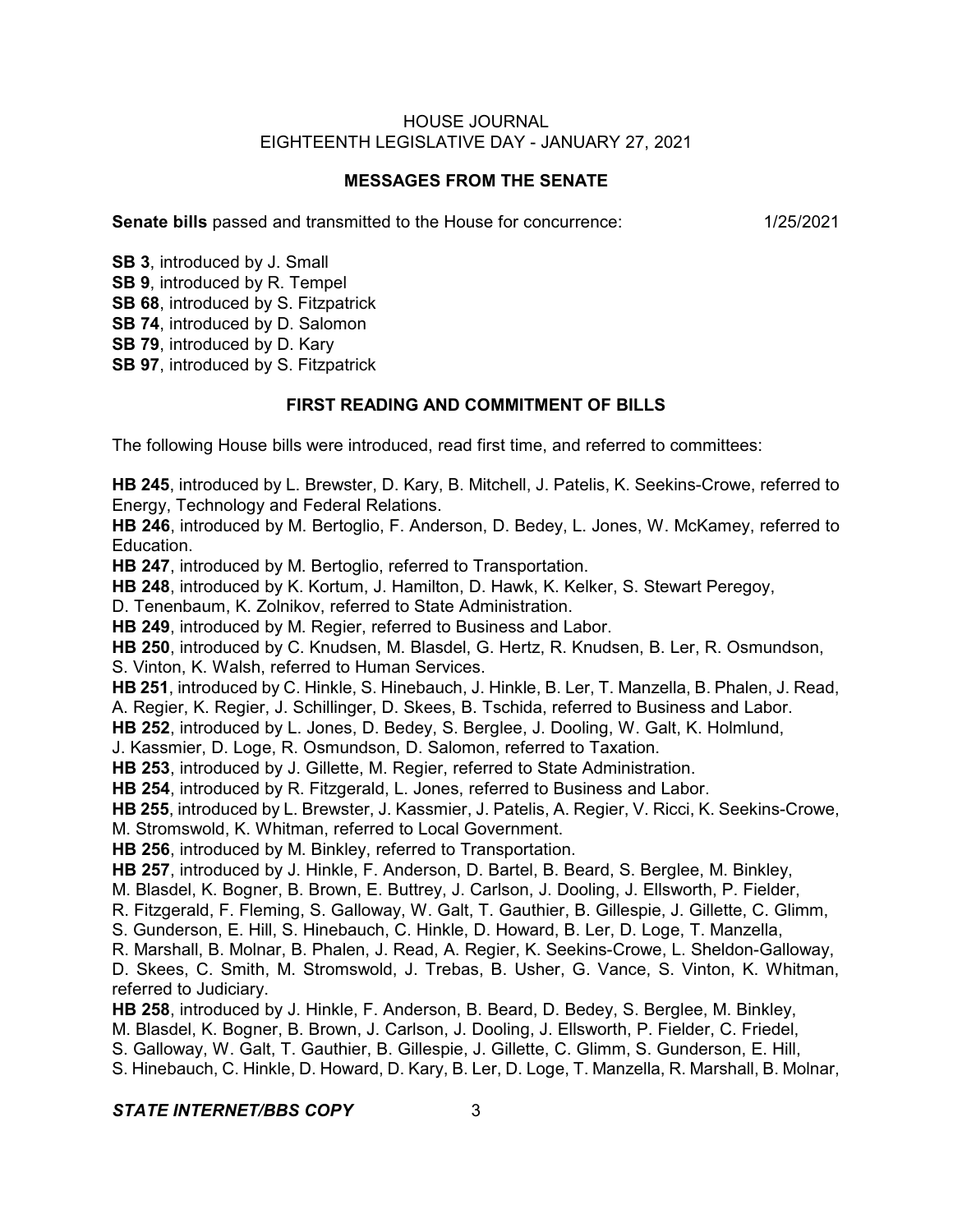T. Moore, B. Phalen, J. Read, A. Regier, K. Seekins-Crowe, L. Sheldon-Galloway, D. Skees, C. Smith, M. Stromswold, J. Trebas, B. Usher, G. Vance, S. Vinton, K. Whitman, referred to Judiciary.

**HB 259**, introduced by S. Vinton, M. Blasdel, L. Brewster, E. Buttrey, J. Dooling, S. Fitzpatrick, F. Fleming, C. Friedel, S. Gist, C. Glimm, C. Hinkle, J. Hinkle, M. Hopkins, D. Kary, B. Mercer, M. Noland, K. Regier, V. Ricci, K. Seekins-Crowe, D. Skees, C. Smith, M. Stromswold, J. Trebas,

B. Tschida, G. Vance, K. Whitman, K. Zolnikov, referred to Local Government.

**HB 260**, introduced by S. Berglee, J. Fuller, W. Galt, J. Hinkle, M. Noland, S. Vinton, referred to Fish, Wildlife and Parks.

**HB 261**, introduced by D. Skees, D. Bartel, S. Berglee, M. Blasdel, K. Bogner, B. Brown,

J. Carlson, P. Fielder, J. Fuller, C. Glimm, G. Hertz, C. Hinkle, J. Hinkle, C. Knudsen, D. Lenz,

B. Ler, B. Mitchell, B. Phalen, J. Read, A. Regier, K. Regier, L. Sheldon-Galloway, M. Stromswold,

B. Tschida, B. Usher, referred to Judiciary.

**HB 262**, introduced by R. Farris-Olsen, referred to Judiciary.

**HB 263**, introduced by R. Farris-Olsen, referred to Judiciary.

The following Senate bills were introduced, read first time, and referred to committees:

**SB 3**, introduced by J. Small (by request of the State-Tribal Relations Committee), referred to Transportation.

**SB 9**, introduced by R. Tempel, referred to Transportation.

**SB 68**, introduced by S. Fitzpatrick, referred to Judiciary.

**SB 74**, introduced by D. Salomon, referred to Local Government.

**SB 79**, introduced by D. Kary, C. Smith, V. Ricci, S. Vinton, T. Gauthier, referred to Transportation. **SB 97**, introduced by S. Fitzpatrick, referred to Business and Labor.

Representative Fern arose on a **Point of Personal Privilege** to read a press release statement from President Joseph R. Biden, Jr. on International Holocaust Remembrance Day.

## **SECOND READING OF BILLS (COMMITTEE OF THE WHOLE)**

Majority Leader Vinton moved the House resolve itself into a Committee of the Whole for consideration of business on second reading. Motion carried. Representative Hopkins in the chair.

Mr. Speaker: We, your Committee of the Whole, having had under consideration business on second reading, recommend as follows:

**HB 36** - Representative Stewart Peregoy moved **HB 36** do pass. Motion carried as follows:

Yeas: Abbott, Anderson, Bartel, Beard, Bedey, Berglee, Bertoglio, Binkley, Bishop, Brewster, Buckley, Buttrey, Caferro, Carlson, Curdy, Custer, Dooling, Dunwell, Duram, Farris-Olsen, Fern, Fielder, Fitzgerald, Fleming, France, Frazer, Fuller, Funk, Galloway, Garner, Gillette, Gist, Greef, Gunderson, Hamilton, Harvey, Hawk, Hayman, Hill, Hinkle C, Hinkle J, Holmlund, Hopkins, Jones, Karjala, Kassmier, Keane, Kelker, Keogh, Kerns, Kerr-Carpenter, Knudsen C, Knudsen R, Kortum,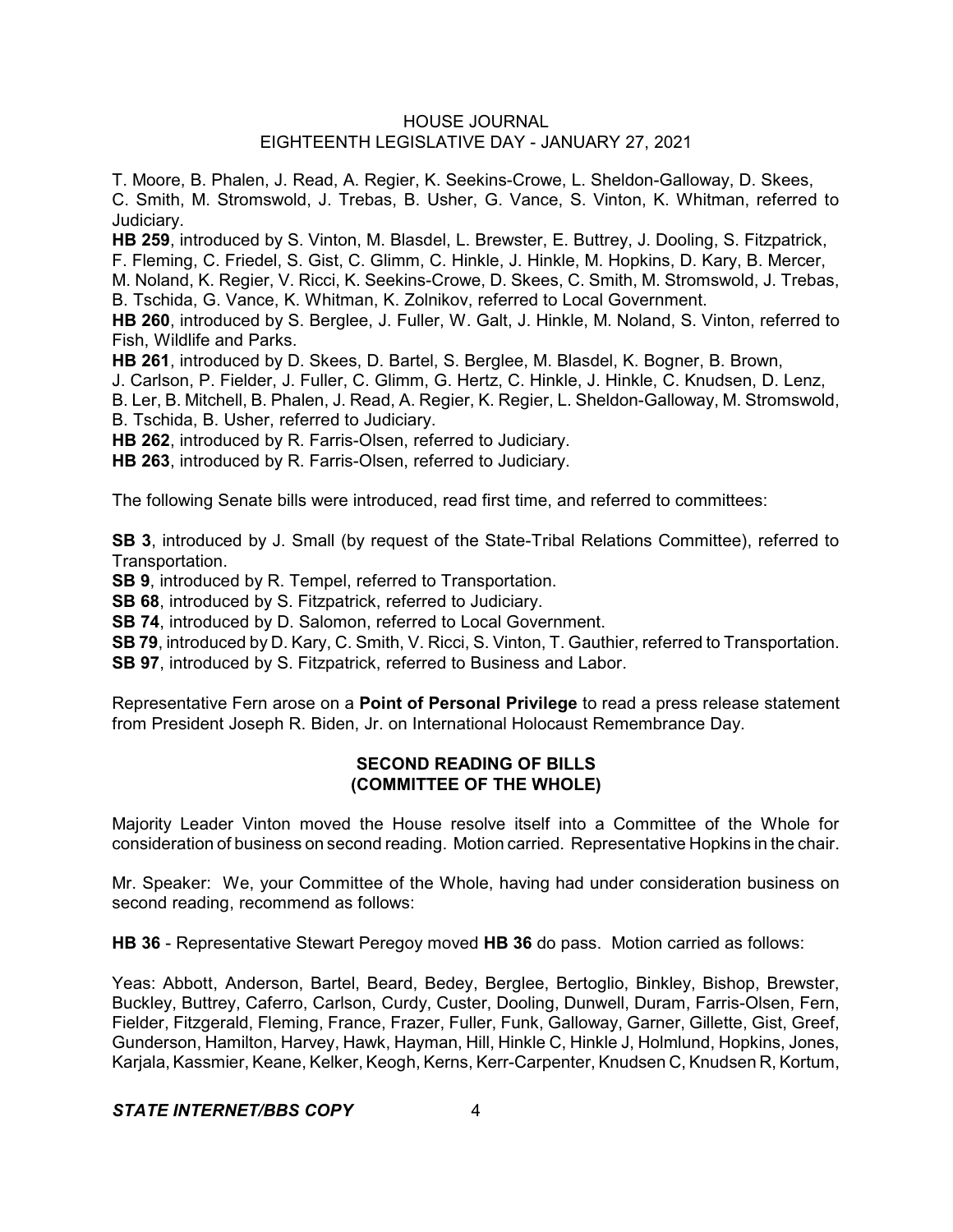Lenz, Ler, Loge, Malone, Marler, Marshall, McKamey, Mercer, Mitchell, Moore, Nave, Noland, Novak, Olsen, Patelis, Phalen, Putnam, Read, Regier A, Regier M, Reksten, Ricci, Running Wolf, Schillinger, Seekins-Crowe, Sheldon-Galloway, Skees, Smith, Stafman, Stewart Peregoy, Stromswold, Sullivan, Tenenbaum, Thane, Trebas, Tschida, Usher, Vinton, Walsh, Weatherwax, Welch, Whiteman Pena, Whitman, Windy Boy, Zolnikov, Mr. Speaker. Total 100

Nays: None. Total 0

Voted absentee: None.

Excused: None. Total 0

Absent or not voting: None. Total 0

**HB 47** - Representative McKamey moved **HB 47** do pass. Motion carried as follows:

Yeas: Abbott, Anderson, Bartel, Bedey, Berglee, Bertoglio, Binkley, Brewster, Buckley, Buttrey, Caferro, Carlson, Custer, Dooling, Dunwell, Duram, Farris-Olsen, Fern, Fitzgerald, Fleming, France, Frazer, Funk, Garner, Gillette, Gist, Greef, Harvey, Hawk, Hinkle C, Holmlund, Hopkins, Jones, Kassmier, Keane, Kelker, Keogh, Kerr-Carpenter, Knudsen C, Knudsen R, Kortum, Lenz, Loge, Malone, Marshall, McKamey, Mercer, Moore, Nave, Noland, Novak, Patelis, Putnam, Read, Regier A, Regier M, Reksten, Ricci, Running Wolf, Schillinger, Seekins-Crowe, Skees, Smith, Stafman, Stewart Peregoy, Stromswold, Sullivan, Thane, Trebas, Usher, Vinton, Walsh, Weatherwax, Welch, Whiteman Pena, Whitman, Windy Boy, Zolnikov, Mr. Speaker. Total 79

Nays: Beard, Bishop, Curdy, Fielder, Fuller, Galloway, Gunderson, Hamilton, Hayman, Hill, Hinkle J, Karjala, Kerns, Ler, Marler, Mitchell, Olsen, Phalen, Sheldon-Galloway, Tenenbaum, Tschida. Total 21

Voted absentee: None.

Excused: None. Total 0

Absent or not voting: None. Total 0

**HB 63** - Representative Dooling moved **HB 63** do pass. Motion carried as follows:

Yeas: Abbott, Anderson, Bartel, Beard, Bedey, Berglee, Bertoglio, Binkley, Bishop, Brewster,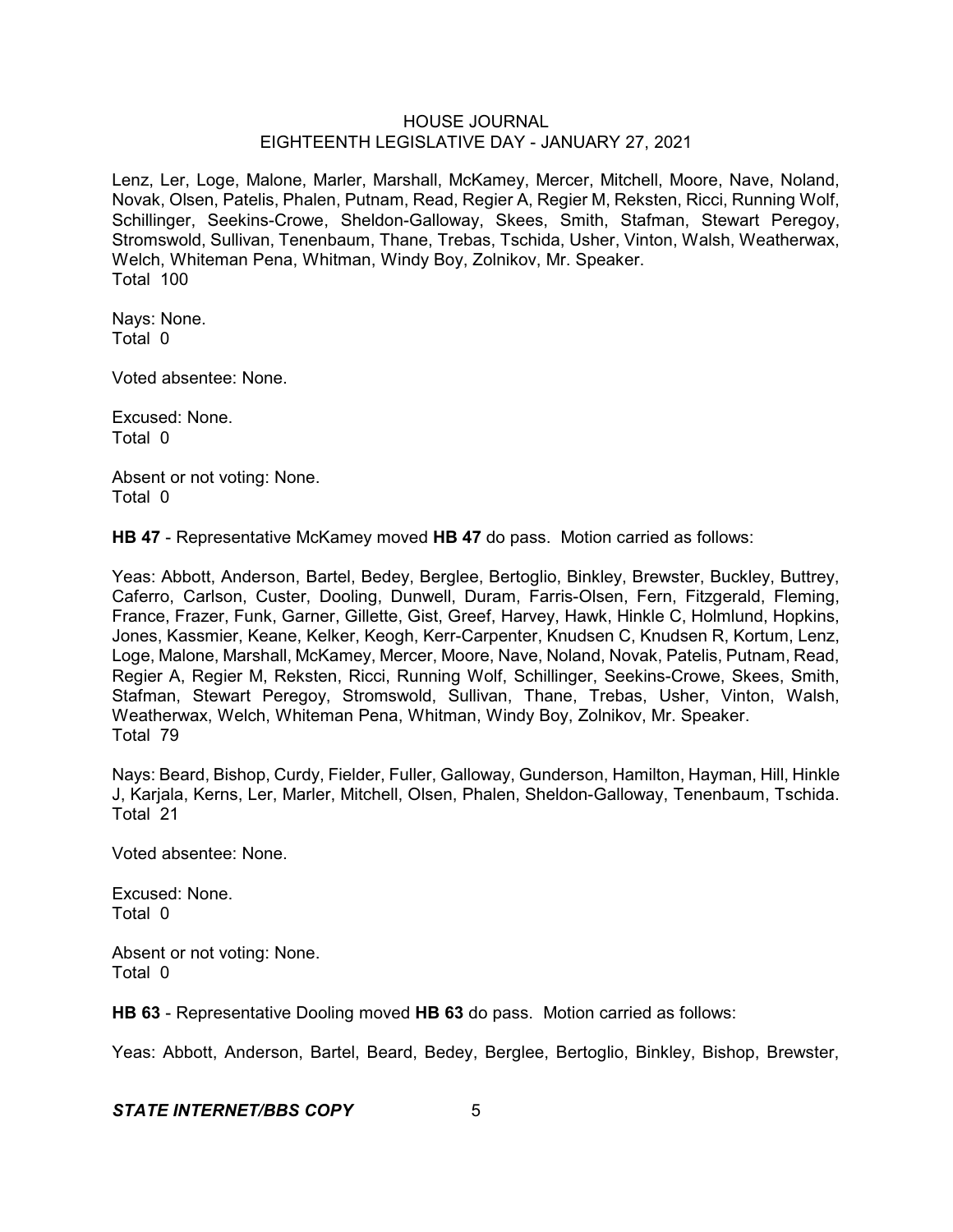Buckley, Buttrey, Caferro, Carlson, Curdy, Custer, Dooling, Dunwell, Duram, Farris-Olsen, Fern, Fielder, Fitzgerald, Fleming, France, Frazer, Fuller, Funk, Galloway, Garner, Gillette, Gist, Greef, Gunderson, Hamilton, Harvey, Hawk, Hayman, Hill, Hinkle C, Hinkle J, Holmlund, Hopkins, Jones, Karjala, Kassmier, Keane, Kelker, Keogh, Kerns, Kerr-Carpenter, Knudsen C, Knudsen R, Kortum, Lenz, Ler, Loge, Malone, Marler, Marshall, McKamey, Mercer, Mitchell, Moore, Nave, Noland, Novak, Olsen, Patelis, Phalen, Putnam, Read, Regier A, Regier M, Reksten, Ricci, Running Wolf, Schillinger, Seekins-Crowe, Sheldon-Galloway, Skees, Smith, Stafman, Stewart Peregoy, Stromswold, Sullivan, Tenenbaum, Thane, Trebas, Tschida, Usher, Vinton, Walsh, Weatherwax, Welch, Whiteman Pena, Whitman, Windy Boy, Zolnikov, Mr. Speaker. Total 100

Nays: None. Total 0

Voted absentee: None.

Excused: None. Total 0

Absent or not voting: None. Total 0

**HB 72** - Representative Garner moved **HB 72** do pass.

**HB 72** - Representative M. Regier moved **HB 72**, second reading copy, be amended as follows:

1. Title, line 6 through line 7. **Strike:** "FROM" on line 6 through "REVENUE" on line 7 **Insert:** "FROM A STATE SPECIAL REVENUE ACCOUNT"

2. Title, line 8. **Strike:** "23-7-402, MCA" **Insert:** "44-1-504, MCA"

3. Page 3, line 8. **Strike:** "amounts" **Insert:** "amount" **Strike:** "23-7-402(3)" **Insert:** "44-1-504(3)"

5. Page 3, line 14 through page 5, line 20. **Strike:** section 3 in its entirety **Insert:** " **Section 3.** Section 44-1-504, MCA, is amended to read: "**44-1-504. Special revenue account to partially fund highway patrol officers\' salaries.** (1) There is an account in the state special revenue fund provided for in 17-2-102.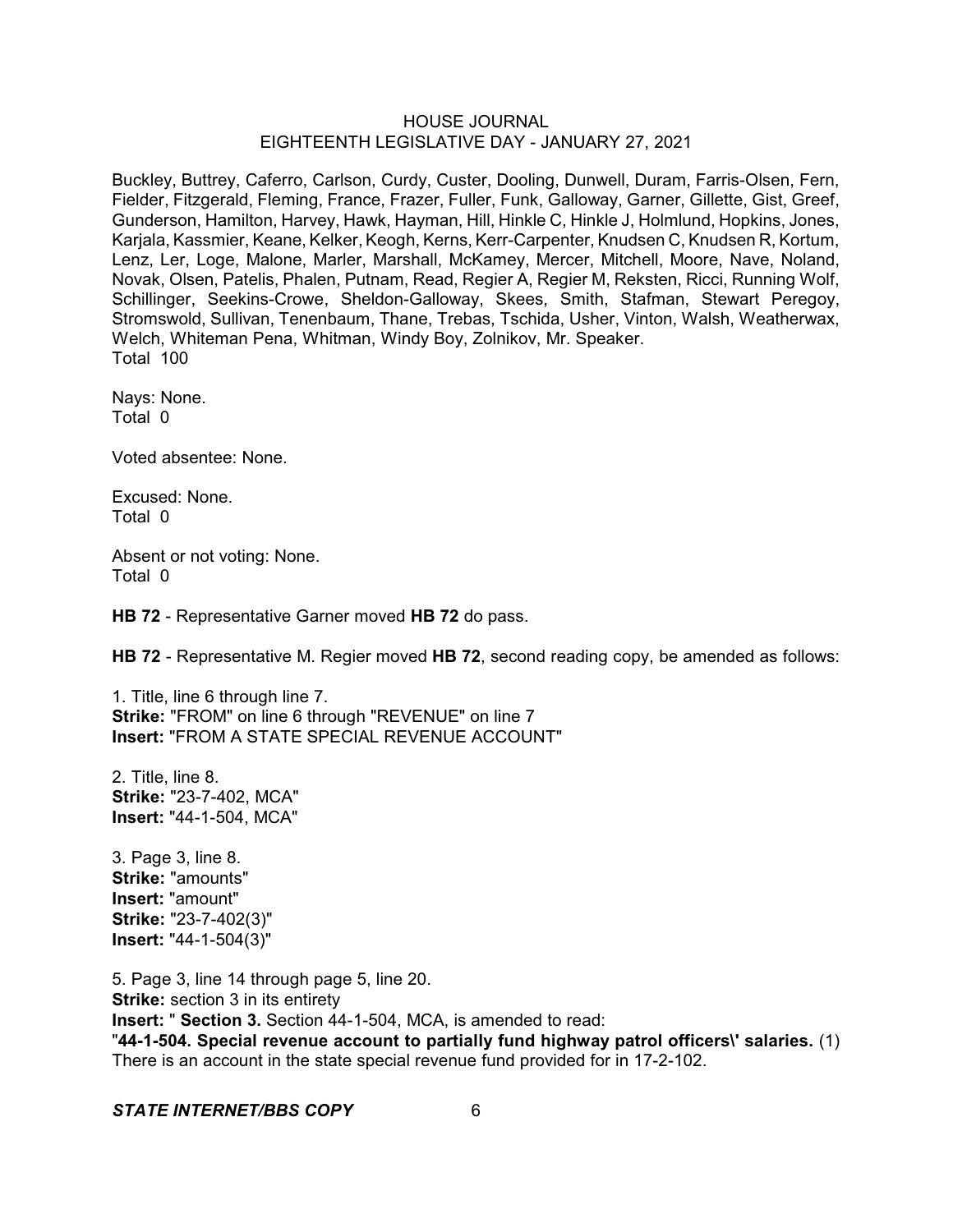$(2)$  The Except as provided in subsection  $(3)$ , money in the account is for the department of justice to fund, pursuant to 2-18-303(5):

(a) the base salary and associated operating costs for highway patrol officer positions; and (b) biennial salary increases for highway patrol officers.

(3) By August 15 of each fiscal year, the state treasurer shall transfer \$1 million from this account to the account established in [section 2] for the highway patrol officers\' retirement system pension trust fund.""

Amendment **not** adopted as follows:

Yeas: Bartel, Beard, Berglee, Binkley, Brewster, Carlson, Duram, Fielder, Fleming, Fuller, Galloway, Gillette, Gist, Gunderson, Hill, Hinkle C, Hinkle J, Kerns, Knudsen C, Knudsen R, Lenz, Ler, Marshall, Mercer, Mitchell, Moore, Nave, Noland, Patelis, Phalen, Read, Regier A, Regier M, Reksten, Ricci, Schillinger, Seekins-Crowe, Sheldon-Galloway, Skees, Stromswold, Tschida, Usher, Vinton, Whitman, Zolnikov, Mr. Speaker. Total 46

Nays: Abbott, Anderson, Bedey, Bertoglio, Bishop, Buckley, Buttrey, Caferro, Curdy, Custer, Dooling, Dunwell, Farris-Olsen, Fern, Fitzgerald, France, Frazer, Funk, Garner, Greef, Hamilton, Harvey, Hawk, Hayman, Holmlund, Hopkins, Jones, Karjala, Kassmier, Keane, Kelker, Keogh, Kerr-Carpenter, Kortum, Loge, Malone, Marler, McKamey, Novak, Olsen, Putnam, Running Wolf, Smith, Stafman, Stewart Peregoy, Sullivan, Tenenbaum, Thane, Trebas, Walsh, Weatherwax, Welch, Whiteman Pena, Windy Boy. Total 54

Voted absentee: None.

Excused: None. Total 0

Absent or not voting: None. Total 0

**HB 72** - Representative Garner moved **HB 72** do pass. Motion carried as follows:

Yeas: Abbott, Anderson, Bedey, Bertoglio, Bishop, Buckley, Buttrey, Caferro, Curdy, Custer, Dooling, Dunwell, Duram, Farris-Olsen, Fern, Fielder, Fitzgerald, Fleming, France, Frazer, Fuller, Funk, Garner, Gillette, Gist, Greef, Hamilton, Harvey, Hawk, Hayman, Holmlund, Hopkins, Jones, Karjala, Kassmier, Keane, Kelker, Keogh, Kerns, Kerr-Carpenter, Knudsen C, Knudsen R, Kortum, Ler, Loge, Malone, Marler, Marshall, McKamey, Mercer, Moore, Nave, Novak, Olsen, Patelis, Phalen, Putnam, Reksten, Ricci, Running Wolf, Schillinger, Seekins-Crowe, Skees, Smith, Stafman, Stewart Peregoy, Stromswold, Sullivan, Tenenbaum, Thane, Trebas, Usher, Walsh, Weatherwax, Welch, Whiteman Pena, Whitman, Windy Boy, Zolnikov, Mr. Speaker. Total 80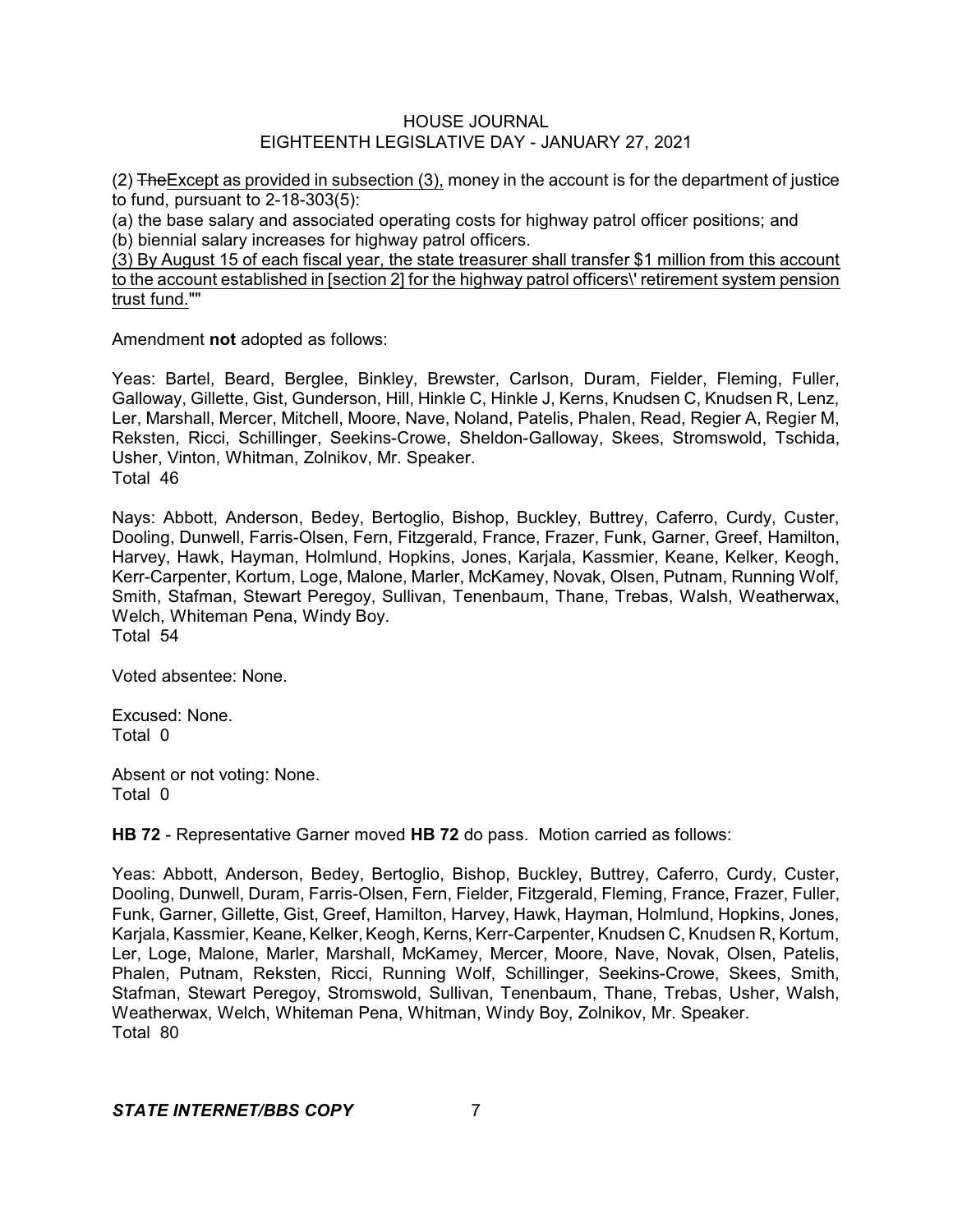Nays: Bartel, Beard, Berglee, Binkley, Brewster, Carlson, Galloway, Gunderson, Hill, Hinkle C, Hinkle J, Lenz, Mitchell, Noland, Read, Regier A, Regier M, Sheldon-Galloway, Tschida, Vinton. Total 20

Voted absentee: None.

Excused: None. Total 0

Absent or not voting: None. Total 0

**HB 94** - Representative Walsh moved **HB 94** do pass. Motion carried as follows:

Yeas: Abbott, Anderson, Bartel, Beard, Bedey, Berglee, Bertoglio, Binkley, Bishop, Brewster, Buckley, Buttrey, Caferro, Carlson, Curdy, Custer, Dooling, Dunwell, Duram, Farris-Olsen, Fern, Fielder, Fitzgerald, Fleming, France, Frazer, Fuller, Funk, Galloway, Garner, Gillette, Gist, Greef, Gunderson, Hamilton, Harvey, Hawk, Hayman, Hill, Hinkle C, Hinkle J, Holmlund, Hopkins, Jones, Karjala, Kassmier, Keane, Kelker, Keogh, Kerns, Kerr-Carpenter, Knudsen C, Knudsen R, Kortum, Lenz, Ler, Loge, Malone, Marler, Marshall, McKamey, Mercer, Mitchell, Moore, Nave, Noland, Novak, Olsen, Patelis, Phalen, Putnam, Read, Regier A, Reksten, Ricci, Running Wolf, Schillinger, Seekins-Crowe, Skees, Smith, Stafman, Stewart Peregoy, Stromswold, Sullivan, Tenenbaum, Thane, Trebas, Tschida, Usher, Vinton, Walsh, Weatherwax, Welch, Whiteman Pena, Whitman, Windy Boy, Zolnikov, Mr. Speaker. Total 98

Nays: Regier M, Sheldon-Galloway. Total 2

Voted absentee: None.

Excused: None. Total 0

Absent or not voting: None. Total 0

**HB 103** - Representative Curdy moved **HB 103** do pass. Motion carried as follows:

Yeas: Abbott, Anderson, Bartel, Beard, Bedey, Berglee, Bertoglio, Binkley, Bishop, Brewster, Buckley, Buttrey, Caferro, Carlson, Curdy, Custer, Dooling, Dunwell, Duram, Farris-Olsen, Fern, Fielder, Fitzgerald, Fleming, France, Frazer, Funk, Galloway, Garner, Gillette, Gist, Greef, Gunderson, Hamilton, Harvey, Hawk, Hayman, Hill, Hinkle C, Hinkle J, Holmlund, Hopkins, Jones, Karjala, Kassmier, Keane, Kelker, Keogh,Kerns, Kerr-Carpenter, Knudsen C, Knudsen R, Kortum, Lenz, Ler, Loge, Malone, Marler, Marshall, McKamey, Mercer, Mitchell, Moore, Nave, Noland,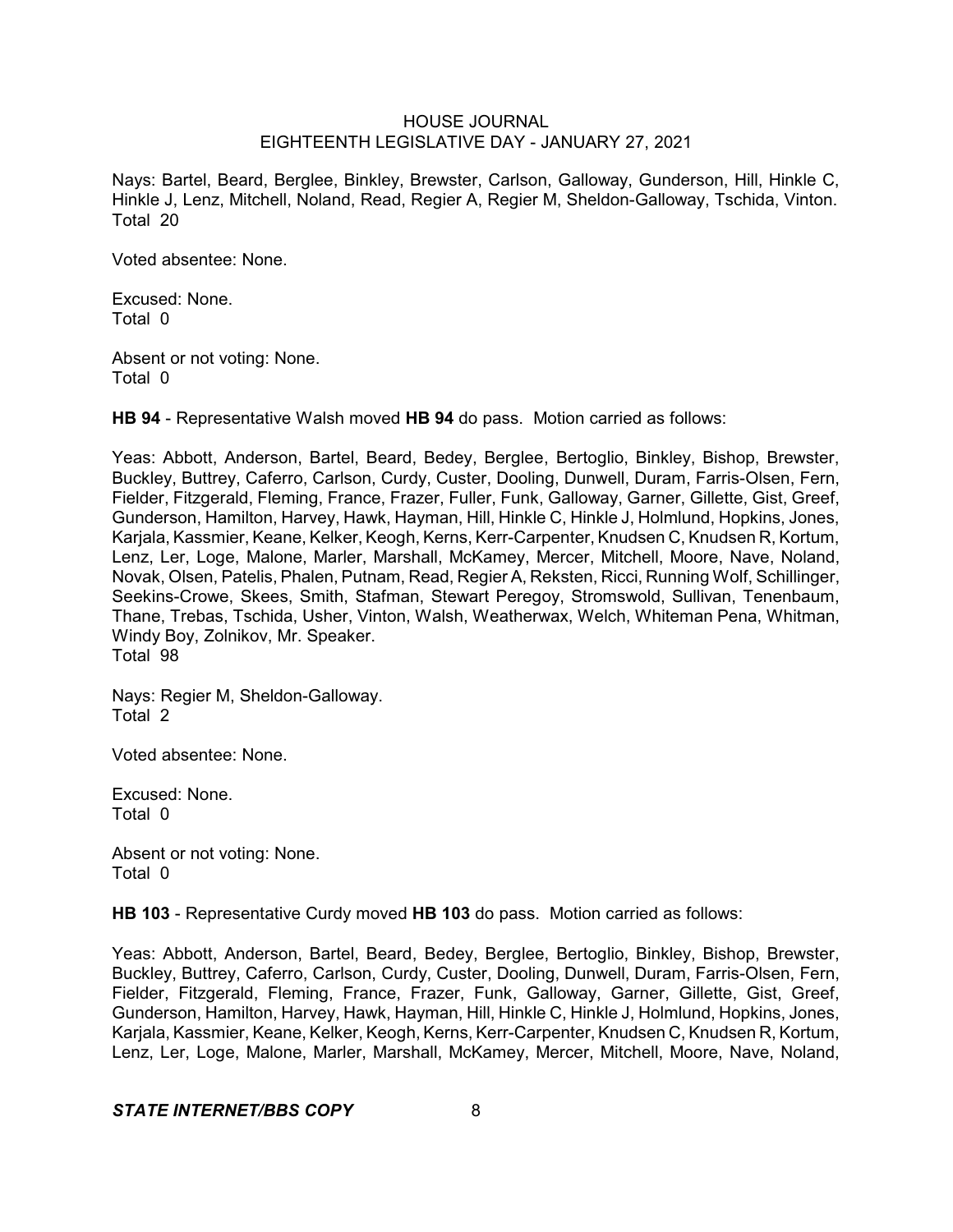Novak, Olsen, Patelis, Phalen, Putnam, Read, Regier A, Regier M, Reksten, Ricci, Running Wolf, Schillinger, Seekins-Crowe, Sheldon-Galloway, Skees, Smith, Stafman, Stewart Peregoy, Stromswold, Sullivan, Tenenbaum, Thane, Trebas, Tschida, Usher, Vinton, Walsh, Weatherwax, Welch, Whiteman Pena, Whitman, Windy Boy, Zolnikov, Mr. Speaker. Total 99

Nays: Fuller. Total 1

Voted absentee: None.

Excused: None. Total 0

Absent or not voting: None. Total 0

**HB 117** - Representative Ricci moved **HB 117** do pass. Motion carried as follows:

Yeas: Abbott, Anderson, Bartel, Beard, Bedey, Berglee, Bertoglio, Binkley, Bishop, Brewster, Buckley, Buttrey, Carlson, Curdy, Custer, Dooling, Dunwell, Duram, Farris-Olsen, Fern, Fielder, Fitzgerald, Fleming, France, Frazer, Fuller, Funk, Galloway, Garner, Gillette, Gist, Greef, Gunderson, Hamilton, Harvey, Hawk, Hayman, Hill, Hinkle C, Hinkle J, Holmlund, Hopkins, Jones, Karjala, Kassmier, Keane, Kelker, Keogh, Kerns, Kerr-Carpenter, Knudsen C, Knudsen R, Kortum, Lenz, Ler, Loge, Malone, Marler, Marshall, McKamey, Mercer, Mitchell, Moore, Nave, Noland, Novak, Olsen, Patelis, Phalen, Putnam, Read, Regier A, Regier M, Reksten, Ricci, Running Wolf, Schillinger, Seekins-Crowe, Sheldon-Galloway, Skees, Smith, Stafman, Stewart Peregoy, Stromswold, Sullivan, Tenenbaum, Thane, Tschida, Usher, Vinton, Walsh, Weatherwax, Welch, Whiteman Pena, Whitman, Windy Boy, Zolnikov, Mr. Speaker. Total 98

Nays: Trebas. Total 1

Voted absentee: None.

Excused: None. Total 0

Absent or not voting: Caferro. Total 1

**HB 119** - Representative Loge moved **HB 119** do pass. Motion carried as follows:

Yeas: Abbott, Anderson, Bartel, Beard, Bedey, Berglee, Bertoglio, Binkley, Bishop, Brewster,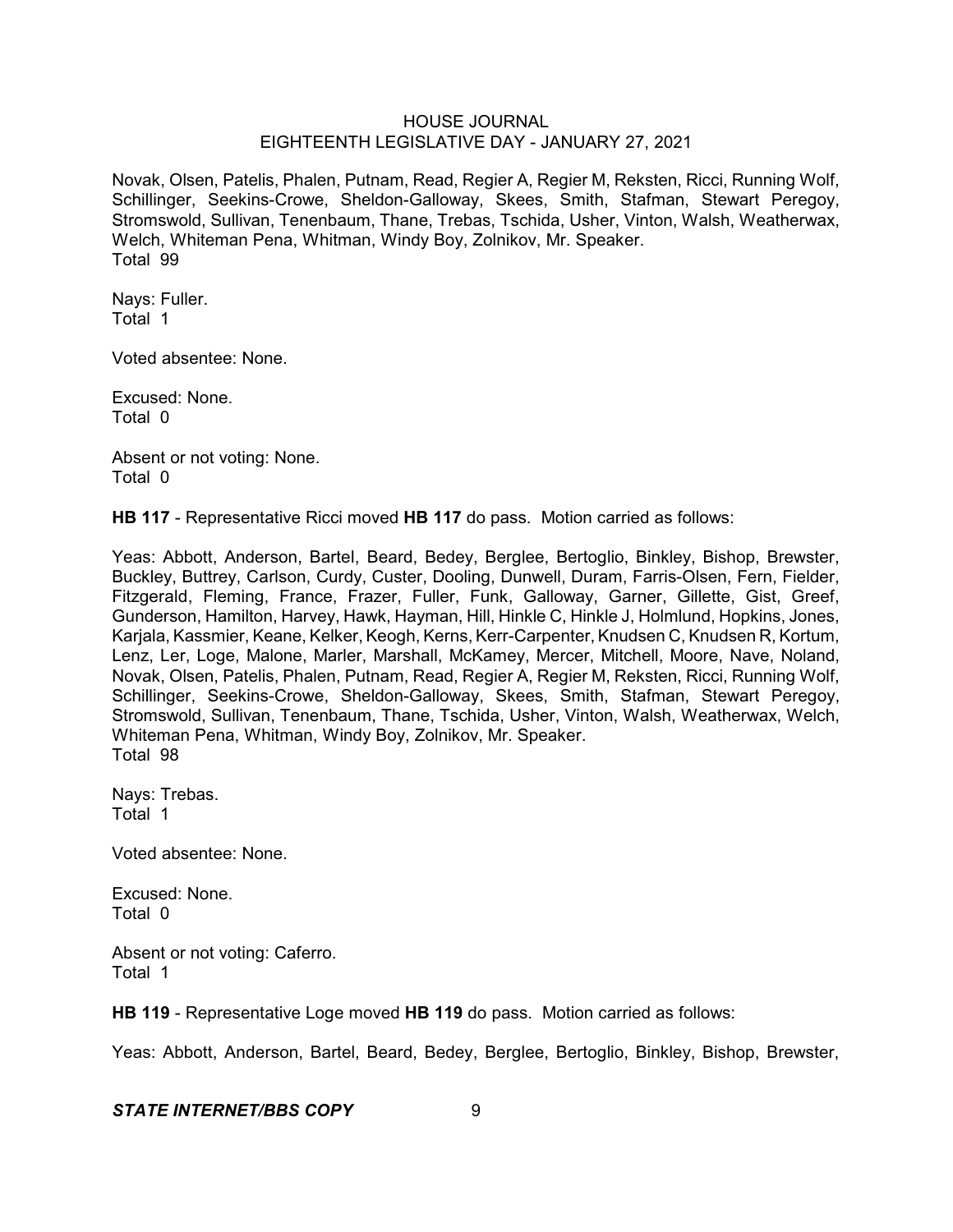Buckley, Buttrey, Caferro, Carlson, Curdy, Custer, Dooling, Dunwell, Duram, Farris-Olsen, Fern, Fielder, Fitzgerald, Fleming, France, Frazer, Fuller, Funk, Galloway, Garner, Gillette, Gist, Greef, Gunderson, Hamilton, Harvey, Hawk, Hayman, Hill, Hinkle C, Hinkle J, Holmlund, Hopkins, Jones, Karjala, Kassmier, Keane, Kelker, Keogh, Kerns, Kerr-Carpenter, Knudsen C, Knudsen R, Kortum, Lenz, Ler, Loge, Malone, Marler, Marshall, McKamey, Mercer, Mitchell, Moore, Nave, Noland, Novak, Olsen, Patelis, Phalen, Putnam, Read, Regier A, Regier M, Reksten, Ricci, Running Wolf, Schillinger, Seekins-Crowe, Sheldon-Galloway, Skees, Smith, Stafman, Stewart Peregoy, Stromswold, Sullivan, Tenenbaum, Thane, Trebas, Tschida, Usher, Vinton, Walsh, Weatherwax, Welch, Whiteman Pena, Whitman, Windy Boy, Zolnikov, Mr. Speaker. Total 100

Nays: None. Total 0

Voted absentee: None.

Excused: None. Total 0

Absent or not voting: None. Total 0

**HB 142** - Representative Kassmier moved **HB 142** do pass.

**HB 142** - Representative Olsen moved **HB 142**, second reading copy, be amended as follows:

1. Page 2, line 6. **Following:** "purposes" **Insert:** "for commercial purposes"

Amendment **not** adopted as follows:

Yeas: Abbott, Bishop, Caferro, Dunwell, Farris-Olsen, France, Hamilton, Harvey, Hayman, Karjala, Keane, Kelker, Keogh, Kerr-Carpenter, Kortum, Marler, Olsen, Running Wolf, Smith, Stafman, Stewart Peregoy, Tenenbaum, Weatherwax, Whiteman Pena, Windy Boy. Total 25

Nays: Anderson, Bartel, Beard, Bedey, Berglee, Bertoglio, Binkley, Brewster, Buckley, Buttrey, Carlson, Curdy, Custer, Dooling, Duram, Fern, Fielder, Fitzgerald, Fleming, Frazer, Fuller, Funk, Galloway, Garner, Gillette, Gist, Greef, Gunderson, Hawk, Hill, Hinkle C, Hinkle J, Holmlund, Hopkins, Jones, Kassmier, Kerns, Knudsen C, Knudsen R, Lenz, Ler, Loge, Malone, Marshall, McKamey, Mercer, Mitchell, Moore, Nave, Noland, Novak, Patelis, Phalen, Putnam, Read, Regier A, Regier M, Reksten, Ricci, Schillinger, Seekins-Crowe, Sheldon-Galloway, Skees, Stromswold, Sullivan, Thane, Trebas, Tschida, Usher, Vinton, Walsh, Welch, Whitman, Zolnikov, Mr. Speaker. Total 75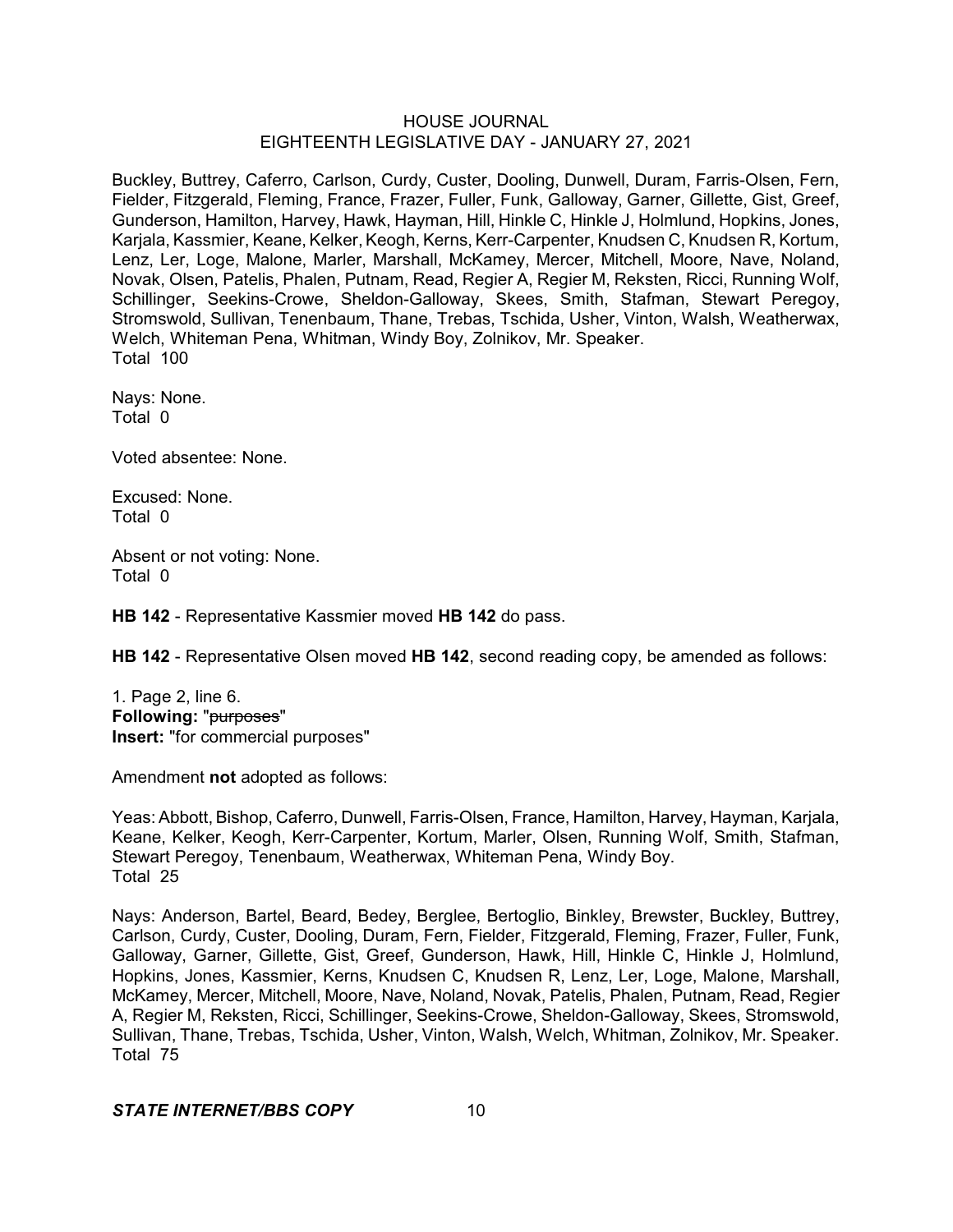Voted absentee: None.

Excused: None. Total 0

Absent or not voting: None. Total 0

**HB 142** - Representative Kassmier moved **HB 142** do pass. Motion carried as follows:

Yeas: Abbott, Anderson, Bartel, Beard, Bedey, Berglee, Bertoglio, Binkley, Bishop, Brewster, Buckley, Buttrey, Carlson, Curdy, Custer, Dooling, Duram, Farris-Olsen, Fern, Fitzgerald, Fleming, France, Frazer, Fuller, Funk, Galloway, Garner, Gillette, Gist, Greef, Gunderson, Hamilton, Harvey, Hawk, Hayman, Hill, Hinkle C, Hinkle J, Holmlund, Hopkins, Jones, Karjala, Kassmier, Keane, Kelker, Keogh, Kerns, Kerr-Carpenter, Knudsen C, Knudsen R, Kortum, Lenz, Ler, Loge, Malone, Marler, Marshall, McKamey, Mercer, Mitchell, Moore, Nave, Noland, Novak, Patelis, Phalen, Putnam, Read, Regier A, Regier M, Reksten, Ricci, Running Wolf, Schillinger, Seekins-Crowe, Sheldon-Galloway, Skees, Smith, Stafman, Stewart Peregoy, Stromswold, Sullivan, Tenenbaum, Thane, Trebas, Tschida, Usher, Vinton, Walsh, Weatherwax, Welch, Whiteman Pena, Whitman, Windy Boy, Zolnikov, Mr. Speaker. Total 96

Nays: Caferro, Dunwell, Fielder, Olsen. Total 4

Voted absentee: None.

Excused: None. Total 0

Absent or not voting: None. Total 0

**HB 159** - Representative Jones moved **HB 159** do pass. Motion carried as follows:

Yeas: Abbott, Anderson, Bartel, Beard, Bedey, Berglee, Bertoglio, Binkley, Bishop, Brewster, Buckley, Buttrey, Caferro, Carlson, Curdy, Custer, Dooling, Dunwell, Duram, Farris-Olsen, Fern, Fielder, Fitzgerald, Fleming, France, Frazer, Fuller, Funk, Galloway, Garner, Gillette, Gist, Greef, Gunderson, Hamilton, Harvey, Hawk, Hill, Hinkle C, Hinkle J, Holmlund, Hopkins, Jones, Kassmier, Keane, Kelker, Keogh, Kerns, Kerr-Carpenter, Knudsen C, Knudsen R, Lenz, Ler, Loge, Malone, Marshall, McKamey, Mercer, Mitchell, Moore, Nave, Noland, Novak, Patelis, Phalen, Putnam, Read, Regier A, Regier M, Reksten, Ricci, Running Wolf, Schillinger, Seekins-Crowe, Sheldon-Galloway, Skees, Smith, Stafman, Stewart Peregoy, Stromswold, Sullivan, Trebas, Usher, Vinton, Walsh, Welch, Whiteman Pena, Whitman, Windy Boy, Zolnikov, Mr. Speaker. Total 91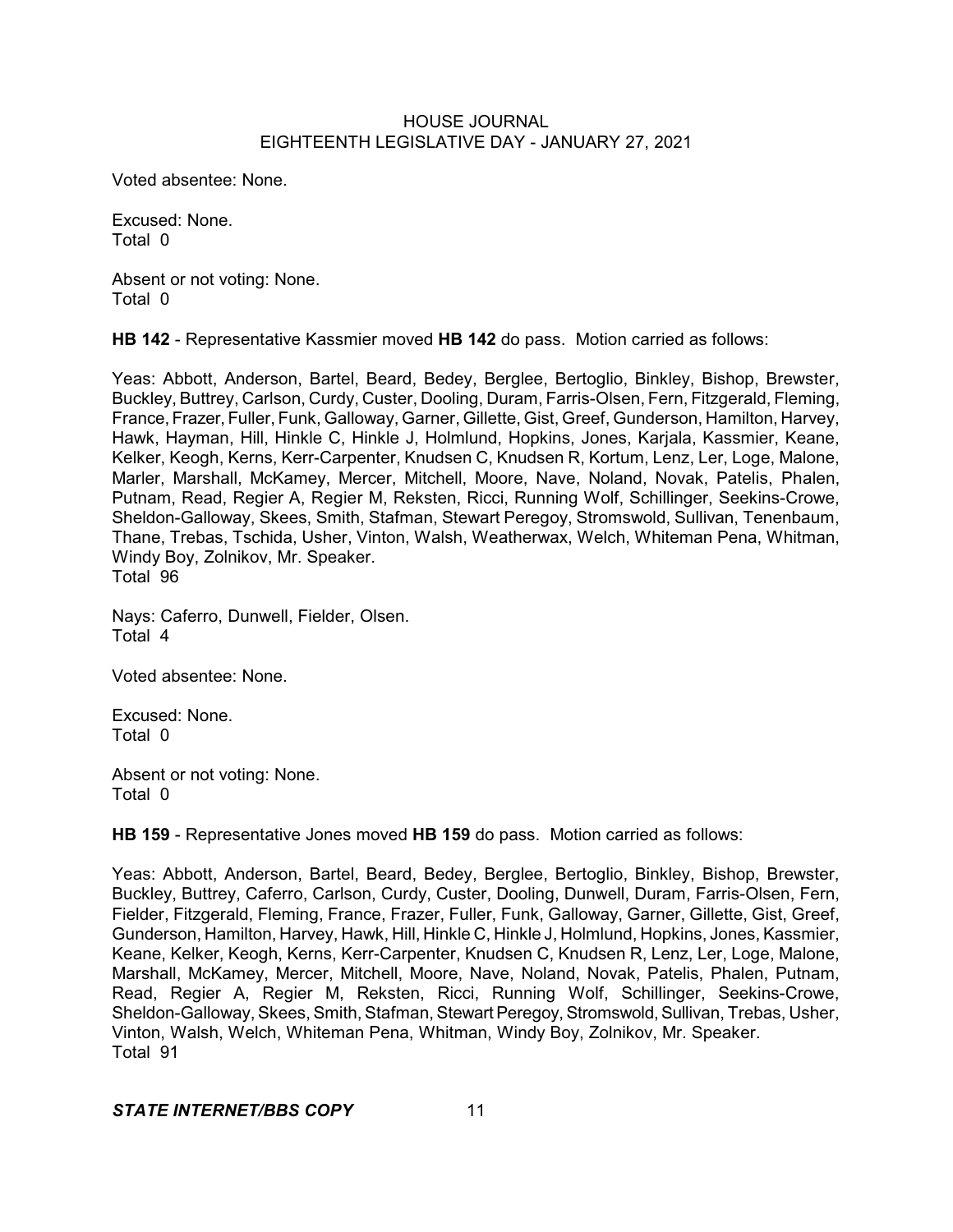Nays: Hayman, Karjala, Kortum, Marler, Olsen, Tenenbaum, Thane, Tschida, Weatherwax. Total 9

Voted absentee: None.

Excused: None. Total 0

Absent or not voting: None. Total 0

**HR 2** - Representative Skees moved **HR 2** be adopted. Motion carried as follows:

Yeas: Anderson, Bartel, Beard, Bedey, Berglee, Bertoglio, Binkley, Brewster, Buttrey, Carlson, Custer, Dooling, Duram, Fern, Fielder, Fitzgerald, Fleming, Frazer, Fuller, Galloway, Garner, Gillette, Gist, Greef, Gunderson, Hill, Hinkle C, Hinkle J, Holmlund, Hopkins, Jones, Kassmier, Kerns, Knudsen C, Knudsen R, Lenz, Ler, Loge, Malone, Marshall, McKamey, Mercer, Mitchell, Moore, Nave, Noland, Patelis, Phalen, Putnam, Read, Regier A, Regier M, Reksten, Ricci, Schillinger, Seekins-Crowe, Sheldon-Galloway, Skees, Stromswold, Trebas, Tschida, Usher, Vinton, Walsh, Welch, Whitman, Zolnikov, Mr. Speaker. Total 68

Nays: Abbott, Bishop, Buckley, Caferro, Curdy, Dunwell, Farris-Olsen, France, Funk, Hamilton, Harvey, Hawk, Hayman, Karjala, Keane, Kelker, Keogh, Kerr-Carpenter, Kortum, Marler, Novak, Olsen, Running Wolf, Smith, Stafman, Stewart Peregoy, Sullivan, Tenenbaum, Thane, Weatherwax, Whiteman Pena, Windy Boy. Total 32

Voted absentee: None.

Excused: None. Total 0

Absent or not voting: None. Total 0

**SB 19** - Representative Usher moved **SB 19** be concurred in. Motion carried as follows:

Yeas: Abbott, Anderson, Bartel, Beard, Bedey, Berglee, Bertoglio, Binkley, Bishop, Brewster, Buckley, Buttrey, Caferro, Carlson, Curdy, Custer, Dooling, Dunwell, Duram, Farris-Olsen, Fern, Fielder, Fitzgerald, Fleming, France, Frazer, Fuller, Funk, Galloway, Garner, Gillette, Gist, Greef, Gunderson, Hamilton, Harvey, Hawk, Hayman, Hill, Hinkle C, Hinkle J, Holmlund, Hopkins, Jones, Karjala, Kassmier, Keane, Kelker, Keogh, Kerns, Kerr-Carpenter, Knudsen C, Knudsen R, Kortum, Lenz, Ler, Loge, Malone, Marler, Marshall, McKamey, Mercer, Mitchell, Moore, Nave, Noland, Novak, Olsen, Patelis, Phalen, Putnam, Read, Regier A, Regier M, Reksten, Ricci, Running Wolf,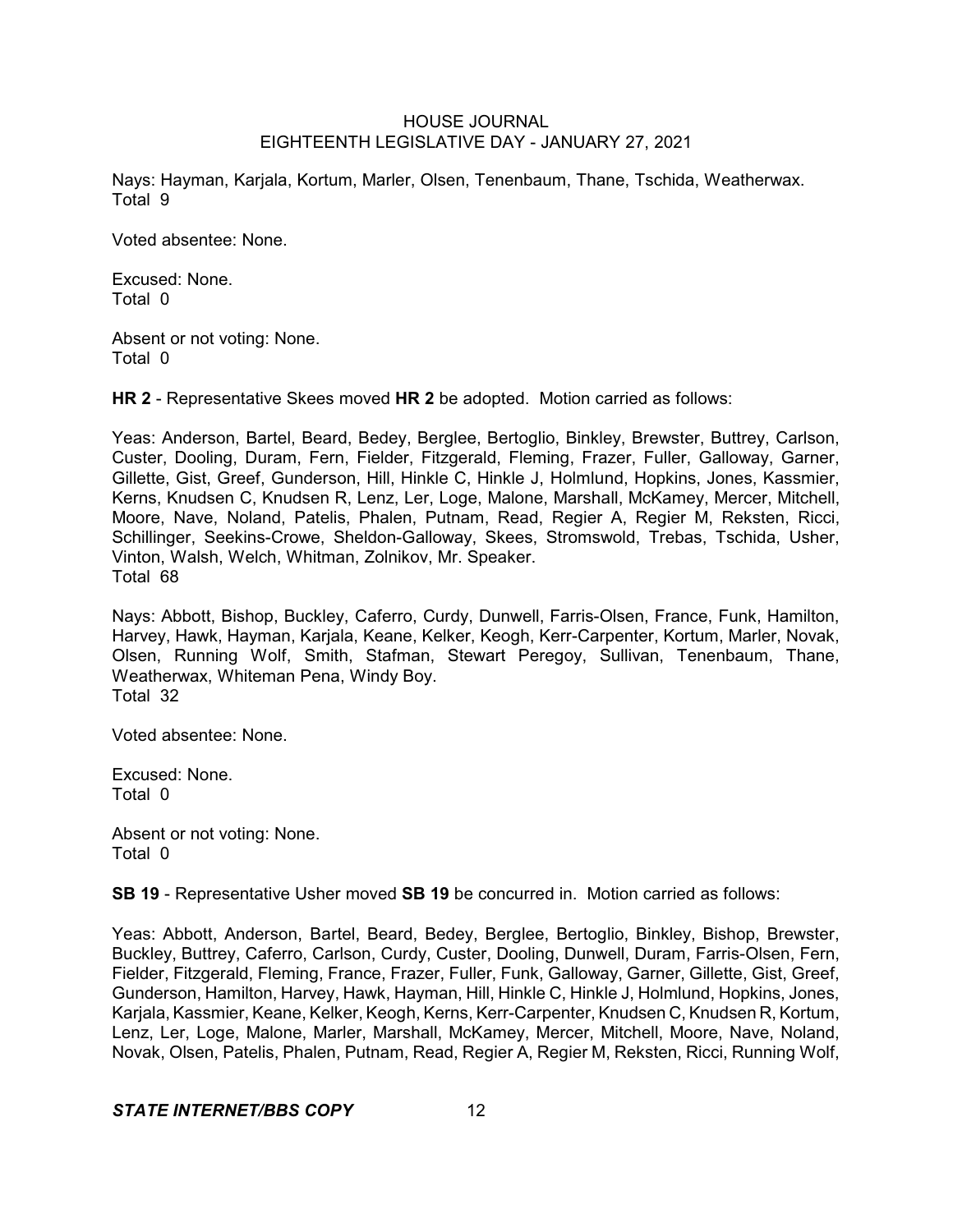Schillinger, Seekins-Crowe, Sheldon-Galloway, Skees, Smith, Stafman, Stewart Peregoy, Stromswold, Sullivan, Tenenbaum, Thane, Trebas, Tschida, Usher, Vinton, Walsh, Weatherwax, Welch, Whiteman Pena, Whitman, Windy Boy, Zolnikov, Mr. Speaker. Total 100

Nays: None. Total 0

Voted absentee: None.

Excused: None. Total 0

Absent or not voting: None. Total 0

Majority Leader Vinton moved the Committee rise and report. Motion carried. Committee arose. House resumed. Mr. Speaker presiding. Chair Hopkins moved the Committee of the Whole report be adopted. Report adopted as follows:

Yeas: Abbott, Anderson, Bartel, Beard, Bedey, Berglee, Bertoglio, Binkley, Bishop, Brewster, Buckley, Buttrey, Caferro, Carlson, Curdy, Custer, Dooling, Dunwell, Duram, Farris-Olsen, Fern, Fielder, Fitzgerald, Fleming, France, Frazer, Fuller, Funk, Galloway, Garner, Gillette, Gist, Greef, Gunderson, Hamilton, Harvey, Hawk, Hayman, Hill, Hinkle C, Hinkle J, Holmlund, Jones, Karjala, Kassmier, Keane, Kelker, Kerns, Kerr-Carpenter, Knudsen C, Knudsen R, Kortum, Lenz, Ler, Loge, Malone, Marler, Marshall, McKamey, Mercer, Mitchell, Moore, Nave, Noland, Novak, Olsen, Patelis, Phalen, Putnam, Read, Regier A, Regier M, Reksten, Ricci, Running Wolf, Schillinger, Seekins-Crowe, Sheldon-Galloway, Skees, Smith, Stafman, Stewart Peregoy, Stromswold, Sullivan, Tenenbaum, Thane, Trebas, Usher, Vinton, Walsh, Weatherwax, Welch, Whiteman Pena, Whitman, Windy Boy, Zolnikov, Mr. Speaker. Total 97

Nays: None. Total 0

Voted absentee: None.

Excused: None. Total 0

Absent or not voting: Hopkins, Keogh, Tschida. Total 3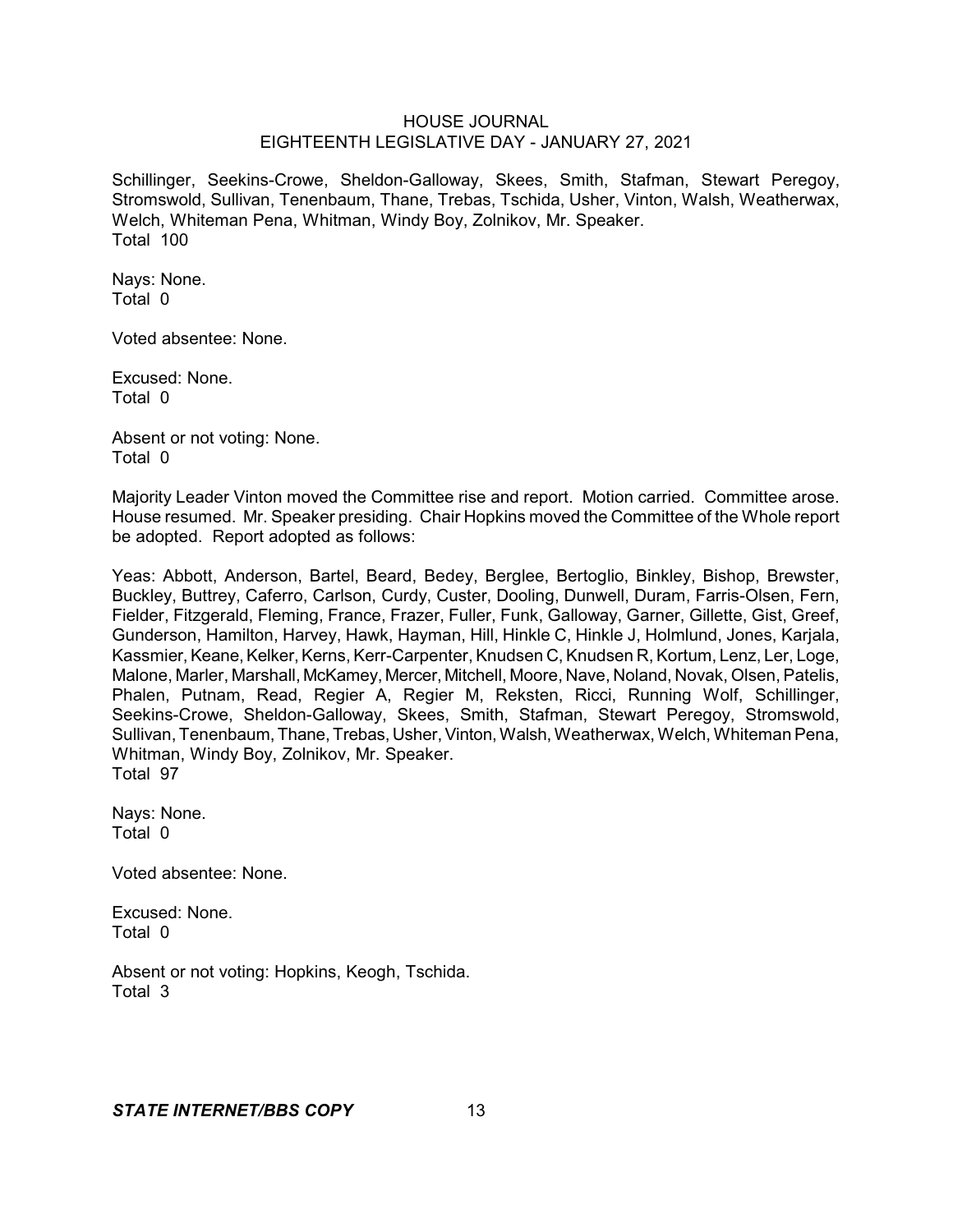## **THIRD READING OF BILLS**

The following bills having been read three several times, title and history agreed to, were disposed of in the following manner:

## **HB 31** passed as follows:

Yeas: Abbott, Anderson, Bartel, Beard, Bedey, Berglee, Bertoglio, Binkley, Bishop, Brewster, Buckley, Buttrey, Caferro, Carlson, Curdy, Custer, Dooling, Dunwell, Duram, Farris-Olsen, Fern, Fielder, Fitzgerald, Fleming, France, Frazer, Fuller, Funk, Galloway, Garner, Gillette, Gist, Greef, Gunderson, Hamilton, Harvey, Hawk, Hayman, Hill, Hinkle C, Hinkle J, Holmlund, Jones, Karjala, Kassmier, Keane, Kelker, Keogh, Kerns, Kerr-Carpenter, Knudsen C, Knudsen R, Kortum, Lenz, Ler, Loge, Malone, Marler, Marshall, McKamey, Mercer, Mitchell, Moore, Nave, Noland, Novak, Olsen, Patelis, Phalen, Putnam, Read, Regier A, Regier M, Reksten, Ricci, Running Wolf, Schillinger, Seekins-Crowe, Sheldon-Galloway, Skees, Smith, Stafman, Stewart Peregoy, Stromswold, Sullivan, Tenenbaum, Thane, Trebas, Tschida, Usher, Vinton, Walsh, Weatherwax, Welch, Whiteman Pena, Whitman, Zolnikov, Mr. Speaker. Total 98

Nays: None. Total 0

Voted absentee: None.

Excused: None. Total 0

Absent or not voting: Hopkins, Windy Boy. Total 2

**HB 40** passed as follows:

Yeas: Abbott, Anderson, Bartel, Beard, Bedey, Berglee, Bertoglio, Binkley, Bishop, Brewster, Buckley, Buttrey, Caferro, Carlson, Curdy, Custer, Dooling, Dunwell, Duram, Farris-Olsen, Fern, Fielder, Fitzgerald, Fleming, France, Frazer, Fuller, Funk, Galloway, Garner, Gillette, Gist, Greef, Gunderson, Hamilton, Harvey, Hawk, Hayman, Hill, Hinkle C, Hinkle J, Holmlund, Jones, Karjala, Kassmier, Keane, Kelker, Keogh, Kerns, Kerr-Carpenter, Knudsen C, Knudsen R, Kortum, Lenz, Ler, Loge, Malone, Marler, Marshall, McKamey, Mercer, Mitchell, Moore, Nave, Noland, Novak, Olsen, Patelis, Phalen, Putnam, Read, Regier A, Regier M, Reksten, Ricci, Running Wolf, Schillinger, Seekins-Crowe, Sheldon-Galloway, Skees, Smith, Stafman, Stewart Peregoy, Stromswold, Sullivan, Tenenbaum, Thane, Trebas, Tschida, Usher, Vinton, Walsh, Weatherwax, Welch, Whiteman Pena, Whitman, Windy Boy, Zolnikov, Mr. Speaker. Total 99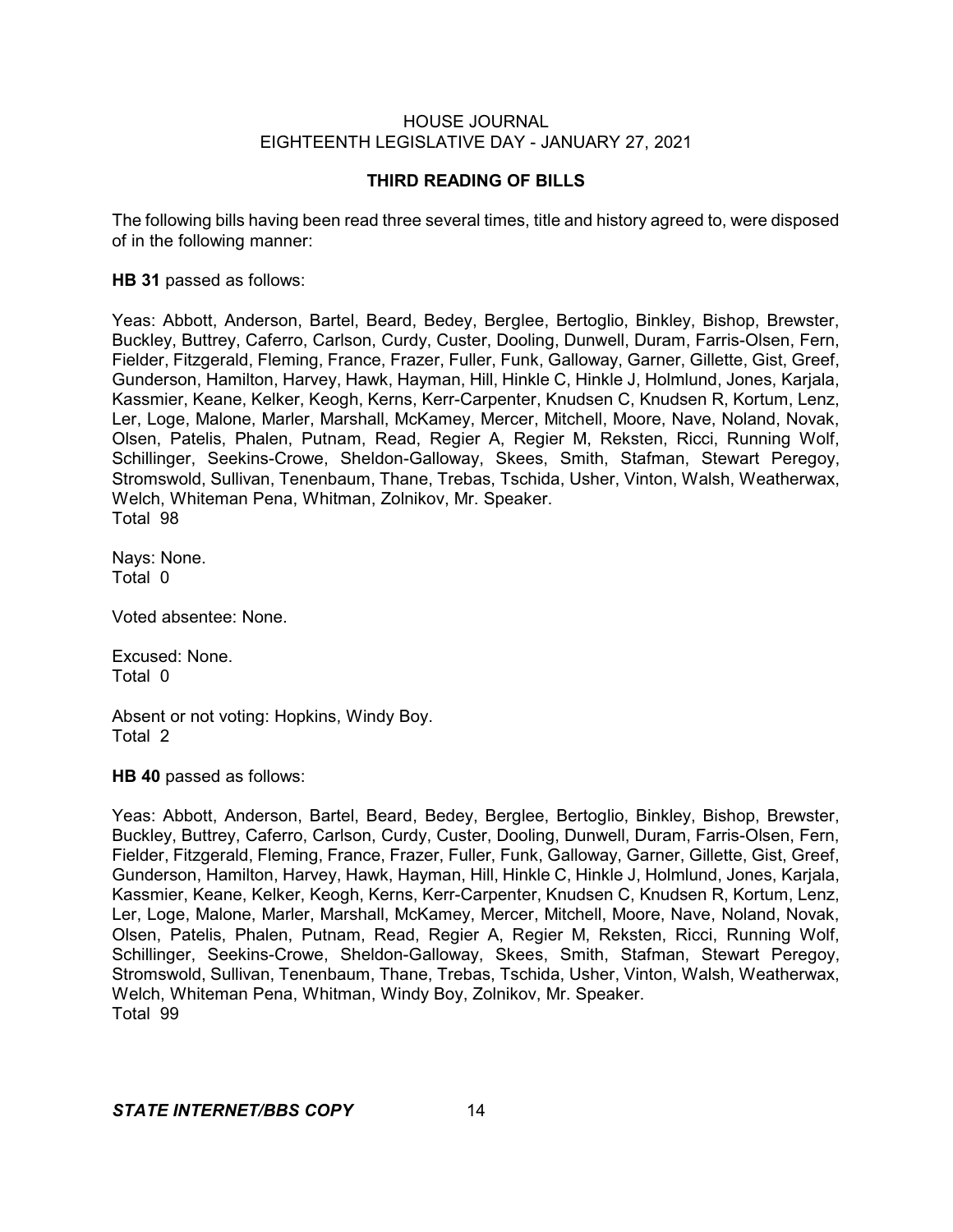Nays: None. Total 0

Voted absentee: None.

Excused: None. Total 0

Absent or not voting: Hopkins. Total 1

**HB 75** passed as follows:

Yeas: Abbott, Anderson, Bartel, Beard, Bedey, Berglee, Bertoglio, Binkley, Bishop, Brewster, Buckley, Buttrey, Carlson, Curdy, Custer, Dooling, Dunwell, Duram, Farris-Olsen, Fern, Fielder, Fitzgerald, Fleming, France, Frazer, Funk, Galloway, Garner, Gillette, Gist, Greef, Gunderson, Hamilton, Harvey, Hawk, Hayman, Hill, Hinkle C, Hinkle J, Holmlund, Jones, Karjala, Kassmier, Keane, Kelker, Keogh, Kerns, Kerr-Carpenter, Knudsen C, Knudsen R, Kortum, Lenz, Loge, Malone, Marler, Marshall, McKamey, Mercer, Mitchell, Moore, Nave, Noland, Novak, Patelis, Phalen, Putnam, Read, Regier A, Regier M, Reksten, Ricci, Running Wolf, Schillinger, Seekins-Crowe, Sheldon-Galloway, Skees, Smith, Stafman, Stewart Peregoy, Stromswold, Sullivan, Tenenbaum, Thane, Trebas, Usher, Vinton, Walsh, Weatherwax, Welch, Whiteman Pena, Whitman, Windy Boy, Zolnikov, Mr. Speaker. Total 94

Nays: Caferro, Fuller, Ler, Olsen, Tschida. Total 5

Voted absentee: None.

Excused: None. Total 0

Absent or not voting: Hopkins. Total 1

**HB 80** passed as follows:

Yeas: Abbott, Anderson, Bartel, Beard, Bedey, Berglee, Bertoglio, Binkley, Bishop, Brewster, Buckley, Buttrey, Caferro, Carlson, Curdy, Custer, Dooling, Dunwell, Duram, Farris-Olsen, Fern, Fielder, Fitzgerald, Fleming, France, Frazer, Fuller, Funk, Galloway, Garner, Gillette, Gist, Greef, Gunderson, Hamilton, Harvey, Hayman, Hill, Hinkle C, Hinkle J, Holmlund, Jones, Karjala, Kassmier, Keane, Kelker, Keogh, Kerns, Kerr-Carpenter, Knudsen C, Knudsen R, Kortum, Lenz, Ler, Loge, Malone, Marler, Marshall, McKamey, Mercer, Mitchell, Moore, Nave, Noland, Novak, Olsen, Patelis, Phalen, Putnam, Read, Regier A, Regier M, Reksten, Ricci, Running Wolf,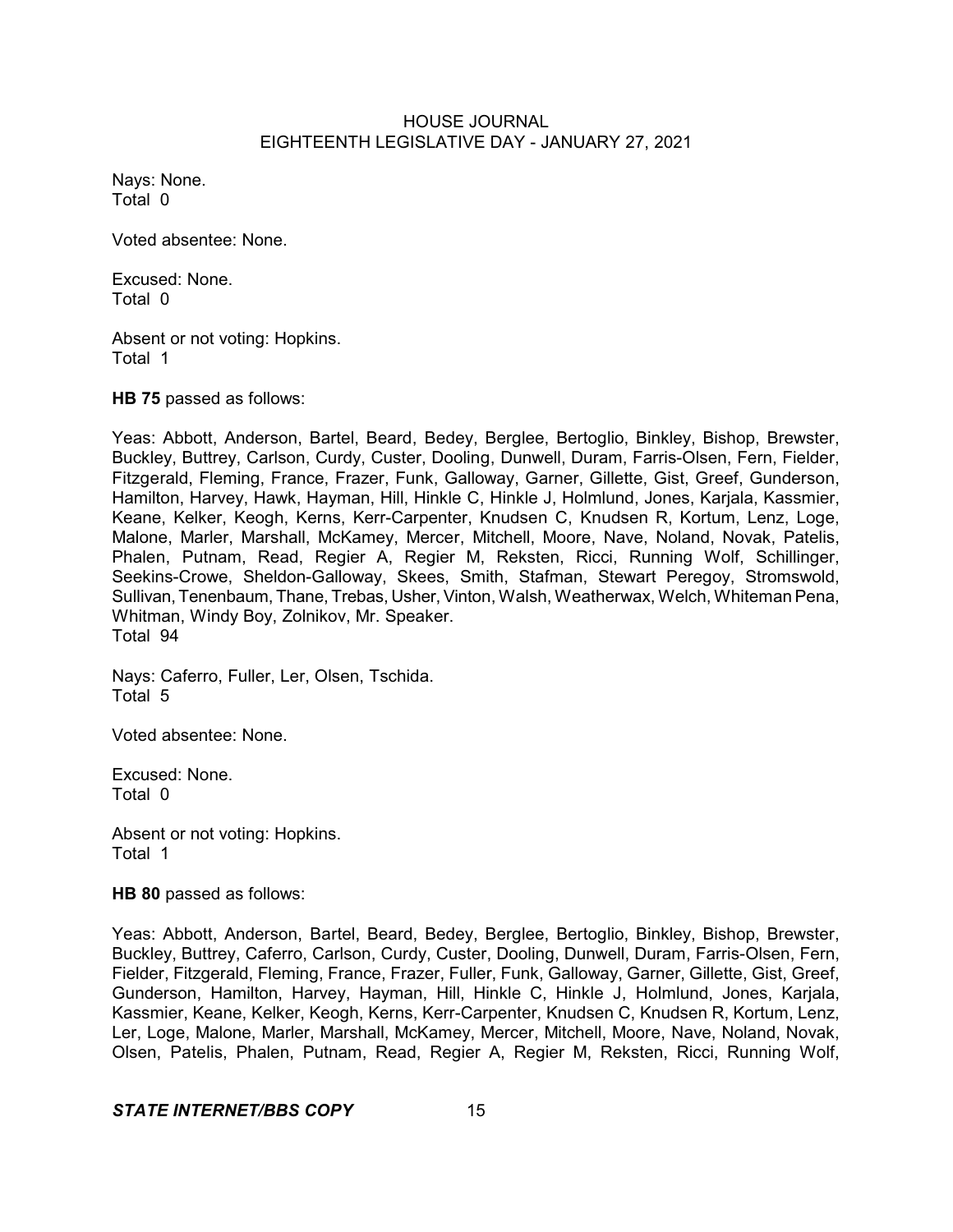Schillinger, Seekins-Crowe, Sheldon-Galloway, Skees, Smith, Stafman, Stewart Peregoy, Stromswold, Sullivan, Tenenbaum, Thane, Trebas, Tschida, Usher, Vinton, Walsh, Weatherwax, Welch, Whiteman Pena, Whitman, Windy Boy, Zolnikov, Mr. Speaker. Total 98

Nays: None. Total 0

Voted absentee: None.

Excused: None. Total 0

Absent or not voting: Hawk, Hopkins. Total 2

**HB 93** passed as follows:

Yeas: Abbott, Anderson, Beard, Bedey, Berglee, Bertoglio, Binkley, Bishop, Brewster, Buckley, Buttrey, Caferro, Carlson, Curdy, Custer, Dooling, Dunwell, Duram, Farris-Olsen, Fern, Fielder, Fitzgerald, Fleming, France, Frazer, Fuller, Funk, Galloway, Garner, Gillette, Gist, Greef, Gunderson, Hamilton, Harvey, Hawk, Hayman, Hill, Hinkle C, Hinkle J, Holmlund, Jones, Karjala, Kassmier, Keane, Kelker, Keogh, Kerns, Kerr-Carpenter, Knudsen C, Knudsen R, Kortum, Lenz, Ler, Loge, Malone, Marler, Marshall, McKamey, Mercer, Mitchell, Moore, Nave, Noland, Novak, Olsen, Patelis, Phalen, Putnam, Read, Regier A, Regier M, Reksten, Ricci, Running Wolf, Schillinger, Seekins-Crowe, Sheldon-Galloway, Skees, Smith, Stafman, Stewart Peregoy, Stromswold, Sullivan, Tenenbaum, Thane, Trebas, Tschida, Usher, Vinton, Walsh, Weatherwax, Welch, Whiteman Pena, Whitman, Zolnikov, Mr. Speaker. Total 97

Nays: Bartel, Windy Boy. Total 2

Voted absentee: None.

Excused: None. Total 0

Absent or not voting: Hopkins. Total 1

**HB 95** passed as follows:

Yeas: Abbott, Anderson, Bartel, Beard, Bedey, Berglee, Bertoglio, Binkley, Bishop, Brewster, Buckley, Buttrey, Caferro, Carlson, Curdy, Custer, Dooling, Dunwell, Duram, Farris-Olsen, Fern,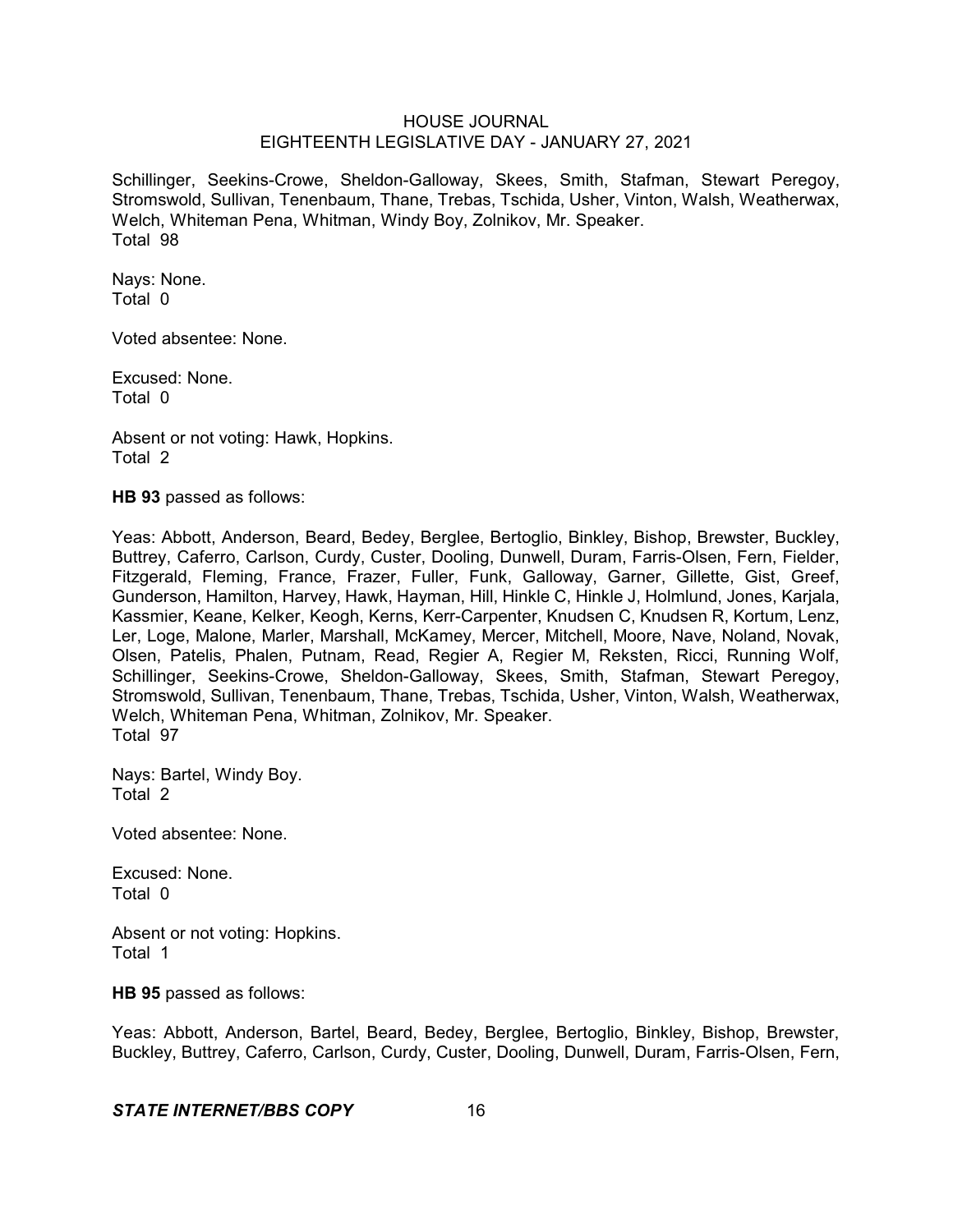Fielder, Fitzgerald, Fleming, France, Frazer, Fuller, Funk, Galloway, Garner, Gillette, Gist, Greef, Gunderson, Hamilton, Harvey, Hawk, Hayman, Hill, Hinkle C, Hinkle J, Holmlund, Jones, Karjala, Kassmier, Keane, Kelker, Keogh, Kerns, Kerr-Carpenter, Knudsen C, Knudsen R, Kortum, Lenz, Ler, Loge, Malone, Marler, Marshall, McKamey, Mercer, Mitchell, Moore, Nave, Noland, Novak, Olsen, Patelis, Phalen, Putnam, Read, Regier A, Regier M, Reksten, Ricci, Running Wolf, Schillinger, Seekins-Crowe, Sheldon-Galloway, Skees, Smith, Stafman, Stewart Peregoy, Stromswold, Sullivan, Tenenbaum, Thane, Trebas, Tschida, Usher, Vinton, Walsh, Weatherwax, Welch, Whiteman Pena, Whitman, Windy Boy, Zolnikov, Mr. Speaker. Total 99

Nays: None. Total 0

Voted absentee: None.

Excused: None. Total 0

Absent or not voting: Hopkins. Total 1

**HB 104** passed as follows:

Yeas: Abbott, Anderson, Bartel, Beard, Bedey, Berglee, Bertoglio, Binkley, Bishop, Brewster, Buckley, Buttrey, Caferro, Carlson, Curdy, Custer, Dooling, Dunwell, Duram, Farris-Olsen, Fern, Fielder, Fitzgerald, Fleming, France, Frazer, Fuller, Funk, Galloway, Garner, Gist, Greef, Gunderson, Hamilton, Harvey, Hawk, Hayman, Hill, Hinkle C, Hinkle J, Holmlund, Jones, Karjala, Kassmier, Keane, Kelker, Keogh, Kerns, Knudsen C, Knudsen R, Kortum, Lenz, Ler, Loge, Malone, Marler, Marshall, McKamey, Mercer, Mitchell, Moore, Nave, Noland, Novak, Olsen, Patelis, Phalen, Putnam, Read, Regier A, Regier M, Reksten, Ricci, Running Wolf, Schillinger, Seekins-Crowe, Sheldon-Galloway, Skees, Smith, Stafman, Stewart Peregoy, Stromswold, Sullivan, Tenenbaum, Thane, Trebas, Tschida, Usher, Vinton, Walsh, Weatherwax, Welch, Whiteman Pena, Whitman, Windy Boy, Zolnikov, Mr. Speaker. Total 97

Nays: Kerr-Carpenter. Total 1

Voted absentee: None.

Excused: None. Total 0

Absent or not voting: Gillette, Hopkins. Total 2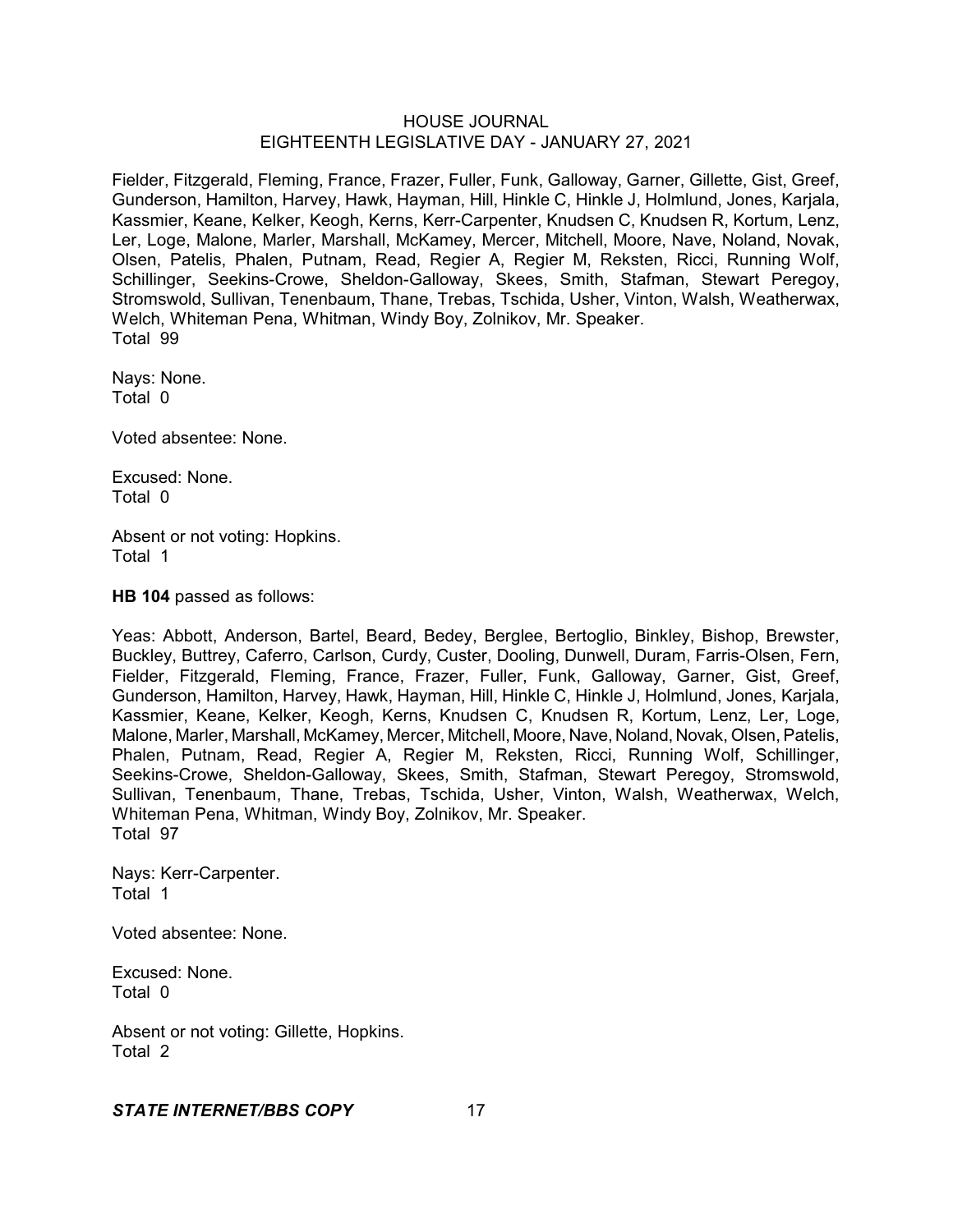**HB 112** passed as follows:

Yeas: Anderson, Bartel, Beard, Bedey, Berglee, Bertoglio, Binkley, Brewster, Buttrey, Carlson, Dooling, Duram, Fielder, Fitzgerald, Fleming, Fuller, Galloway, Garner, Gillette, Gist, Greef, Gunderson, Hill, Hinkle C, Hinkle J, Holmlund, Jones, Kassmier, Kerns, Knudsen C, Knudsen R, Lenz, Ler, Loge, Malone, Marshall, Mercer, Mitchell, Moore, Nave, Noland, Patelis, Phalen, Read, Regier A, Regier M, Reksten, Ricci, Schillinger, Seekins-Crowe, Sheldon-Galloway, Skees, Trebas, Tschida, Usher, Vinton, Walsh, Welch, Whitman, Zolnikov, Mr. Speaker. Total 61

Nays: Abbott, Bishop, Buckley, Caferro, Curdy, Custer, Dunwell, Farris-Olsen, Fern, France, Frazer, Funk, Hamilton, Harvey, Hawk, Hayman, Karjala, Keane, Kelker, Keogh, Kerr-Carpenter, Kortum, Marler, McKamey, Novak, Olsen, Putnam, Running Wolf, Smith, Stafman, Stewart Peregoy, Stromswold, Sullivan, Tenenbaum, Thane, Weatherwax, Whiteman Pena, Windy Boy. Total 38

Voted absentee: None.

Excused: None. Total 0

Absent or not voting: Hopkins. Total 1

**HB 163** passed as follows:

Yeas: Abbott, Anderson, Bartel, Beard, Bedey, Berglee, Bertoglio, Binkley, Bishop, Brewster, Buckley, Buttrey, Carlson, Curdy, Custer, Dooling, Dunwell, Duram, Farris-Olsen, Fern, Fielder, Fitzgerald, Fleming, France, Frazer, Fuller, Funk, Galloway, Garner, Gillette, Gist, Greef, Gunderson, Hamilton, Hawk, Hayman, Hill, Hinkle C, Hinkle J, Holmlund, Jones, Karjala, Kassmier, Keane, Kelker, Keogh, Kerns, Kerr-Carpenter, Knudsen C, Knudsen R, Kortum, Lenz, Ler, Loge, Malone, Marler, Marshall, Mercer, Mitchell, Moore, Nave, Noland, Novak, Olsen, Patelis, Phalen, Putnam, Read, Regier A, Regier M, Reksten, Ricci, Running Wolf, Schillinger, Seekins-Crowe, Sheldon-Galloway, Skees, Smith, Stafman, Stewart Peregoy, Stromswold, Sullivan, Thane, Trebas, Tschida, Usher, Vinton, Walsh, Weatherwax, Welch, Whiteman Pena, Whitman, Zolnikov, Mr. Speaker. Total 94

Nays: Caferro, Harvey, Tenenbaum, Windy Boy. Total 4

Voted absentee: None.

Excused: None. Total 0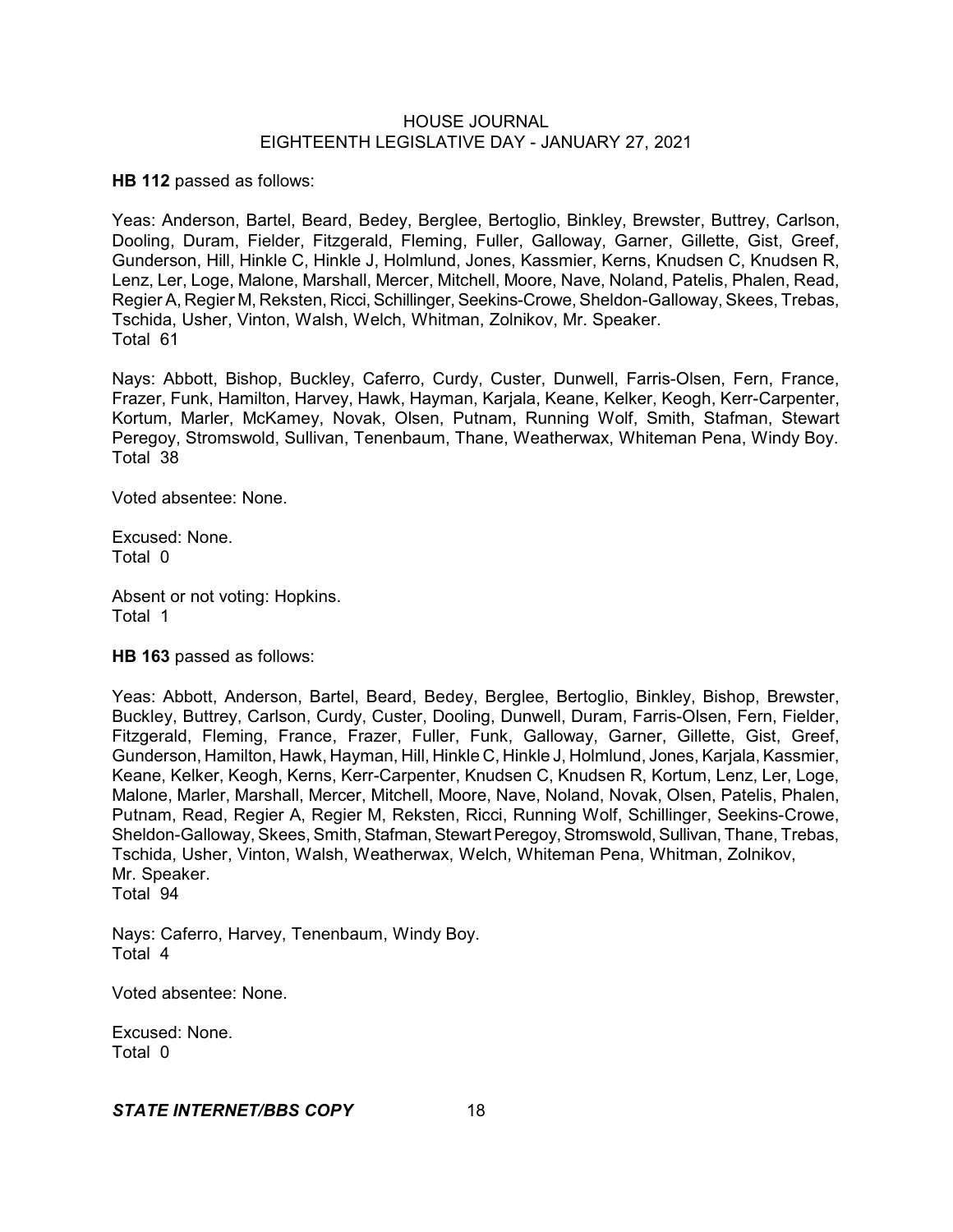Absent or not voting: Hopkins, McKamey. Total 2

## **MOTIONS**

Majority Leader Vinton moved to re-refer **HB 72** to the Appropriations Committee. Without objection, so ordered.

Representative Fuller moved to reconsider action on **HB 113** and that **HB 113** be placed on third reading on the  $19<sup>th</sup>$  Legislative Day.

Motion **failed** as follows:

Yeas: Anderson, Bartel, Beard, Bedey, Berglee, Binkley, Brewster, Carlson, Dooling, Duram, Fielder, Fleming, Fuller, Galloway, Gillette, Gist, Greef, Gunderson, Hill, Hinkle J, Kassmier, Kerns, Knudsen R, Lenz, Ler, Malone, Marshall, Mitchell, Moore, Nave, Noland, Patelis, Phalen, Read, Regier A, Regier M, Reksten, Ricci, Schillinger, Seekins-Crowe, Sheldon-Galloway, Skees, Trebas, Tschida, Usher, Mr. Speaker. Total 46

Nays: Abbott, Bertoglio, Bishop, Buckley, Buttrey, Caferro, Curdy, Custer, Dunwell, Farris-Olsen, Fern, Fitzgerald, France, Frazer, Funk, Garner, Hamilton, Harvey, Hawk, Hayman, Hinkle C, Holmlund, Jones, Karjala, Keane, Kelker, Keogh, Kerr-Carpenter, Knudsen C, Kortum, Loge, Marler, McKamey, Mercer, Novak, Olsen, Putnam, Running Wolf, Smith, Stafman, Stewart Peregoy, Stromswold, Sullivan, Tenenbaum, Thane, Vinton, Walsh, Weatherwax, Welch, Whiteman Pena, Whitman, Windy Boy, Zolnikov. Total 53

Voted absentee: None.

Excused: None. Total 0

Absent or not voting: Hopkins. Total 1

## **UNFINISHED BUSINESS**

Mr. Speaker, I move that the following undersigned name be **ADDED** as sponsor to **HB 19**. Motion carried.

**HB 191** (M. Hopkins, Chief Sponsor) B. Hoven.